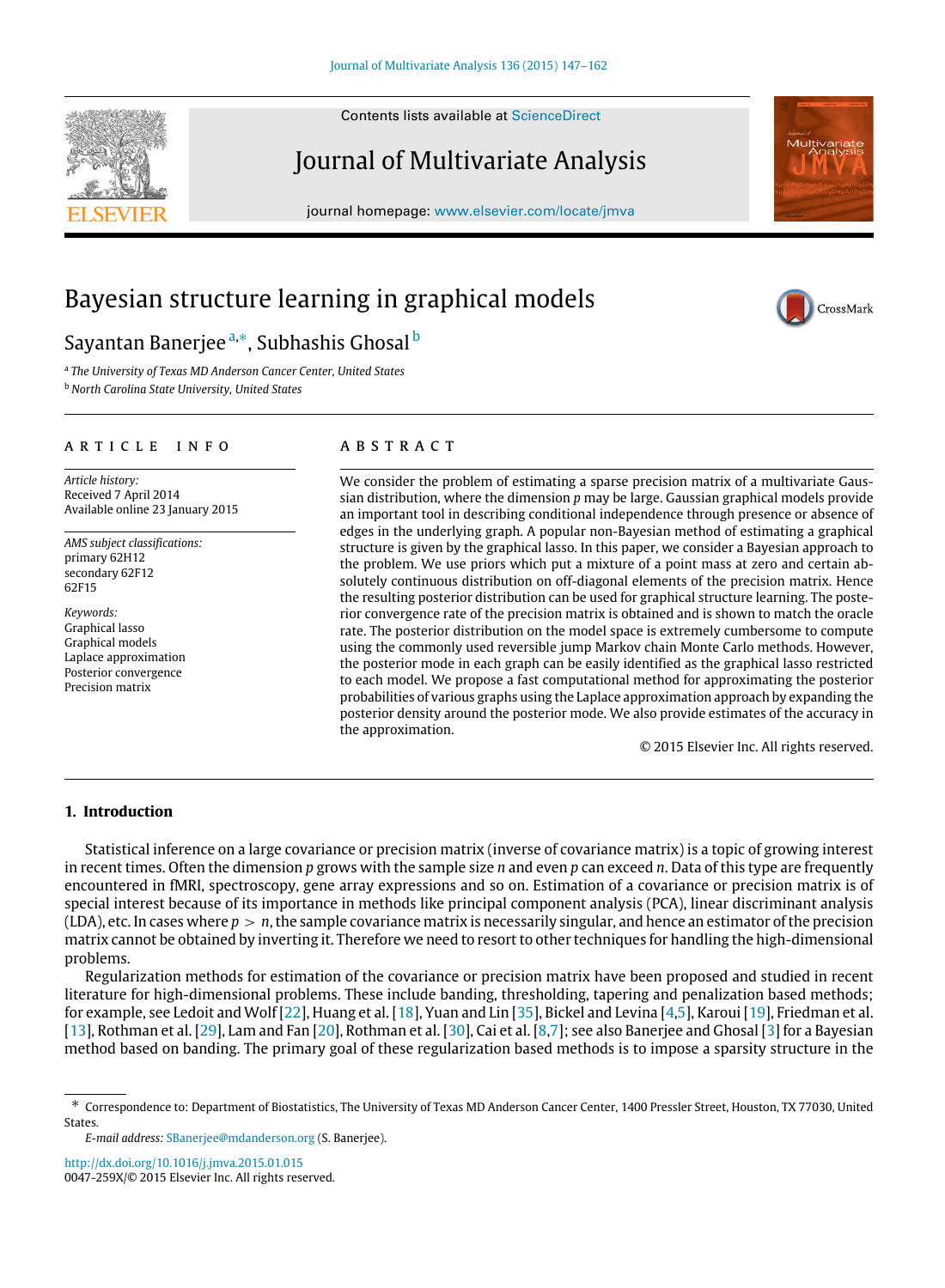matrix. Most of these methods are applicable to situations where there is a natural ordering in the underlying variables, for example in data from time series, spatial data, etc., so that variables which are far off from each other have smaller correlations or partial correlations. In high-dimensional situations for data arising from genetics or econometrics, a natural ordering of the underlying variables may not always be readily available and hence estimation methods which are invariant to the ordering of the variables are desirable.

For estimation of a sparse inverse covariance matrix, graphical models [\[21\]](#page-15-8) provide an excellent tool, as the conditional dependence between the component variables is captured by an undirected graph; see Dobra et al. [\[12\]](#page-15-9), Meinshausen and Bühlmann [\[25\]](#page-15-10), Yuan and Lin [\[35\]](#page-15-2), Friedman et al. [\[13\]](#page-15-4). There are several methods in the frequentist literature for the estimation of the precision matrix through graphical models. These methods include minimization of the penalized log-likelihood of the data with a lasso type penalty on the elements of the precision matrix. Several algorithms have been developed in the literature to solve the above optimization problem, including coordinate descent based algorithm for the lasso, which is popularly known as the graphical lasso [\[25](#page-15-10)[,13,](#page-15-4)[2](#page-14-5)[,35,](#page-15-2)[16](#page-15-11)[,33\]](#page-15-12). Other methods include the Sparse Permutation Invariant Covariance Estimator (SPICE) [\[29\]](#page-15-5).

Frequentist behavior of Bayesian methods in the context of high dimensional covariance matrix estimation have been studied only by a few authors. Ghosal [\[14\]](#page-15-13) studied asymptotic normality of posterior distributions for exponential families, which include the normal model with unknown covariance matrix, when the dimension  $p \to \infty$ , but restricting to  $p \ll n$ . Recently, Pati et al. [\[27\]](#page-15-14) considered sparse Bayesian factor models for dimensionality reduction in high dimensional problems and showed consistency in the *L*<sub>2</sub>-operator norm (also known as the spectral norm) by using a point mass mixture prior on the factor loadings, assuming such a factor model representation for the true covariance matrix.

Bayesian methods for inference using graphical models have also been developed, as in Roverato [\[31\]](#page-15-15), Atay-Kayis and Massam [\[1\]](#page-14-6), Letac and Massam [\[23\]](#page-15-16). A conjugate family of priors, known as the *G*-Wishart prior [\[31\]](#page-15-15) have been developed for incomplete decomposable graphs. The equivalent prior on the covariance matrix is termed as the hyper inverse Wishart distribution in Dawid and Lauritzen [\[11\]](#page-15-17). Letac and Massam [\[23\]](#page-15-16) introduced a more general family of conjugate priors for the precision matrix, known as the W<sub>PG</sub>-Wishart family of distributions, which also has the conjugacy property. The properties of this family of distributions, including expressions for the Bayes estimators were further explored in Rajaratnam et al. [\[28\]](#page-15-18). Recently Banerjee and Ghosal [\[3\]](#page-14-4) studied posterior convergence rates for a *G*-Wishart prior inducing a banding structure, where the true precision matrix need not have the banding structure.

Wang [\[32\]](#page-15-19) developed a Bayesian version of the graphical lasso, by putting Laplace priors on the off-diagonal elements of the precision matrix and exponential priors on the diagonals. Similar in lines with the Bayesian lasso [\[26\]](#page-15-20), the posterior mode in this case coincides with the graphical lasso estimate. A block Gibbs sampler is also developed for sampling from the resulting posterior. However, the Bayesian graphical lasso does not introduce any sparsity in the graphical structure because of the absence of a point mass at zero in the prior distribution for the off-diagonal elements. On the other hand, if point masses are introduced, the resulting posterior distribution on the structure of the graph becomes extremely difficult to compute based on the traditional reversible jump Markov chain Monte Carlo method.

In this paper, we derive posterior convergence rates for the Bayesian graphical lasso prior in terms of the Frobenius norm under appropriate sparsity conditions when the dimension *p* grows with the sample size *n*. For computing the posterior distribution, we propose a Laplace approximation based method to compute the posterior probability of different graphical structures. Such Laplace approximations based methods have been developed for variable selection in regression models; for example, see Yuan and Lin [\[34\]](#page-15-21), Curtis et al. [\[10\]](#page-15-22). The lasso type penalty on the elements lead to non-differentiability of the integrand, when the graphical lasso sets an off-diagonal entry to zero, but the model includes that off-diagonal entry as a free variable. We shall call such models non-regular following the terminology used by Yuan and Lin [\[34\]](#page-15-21) for variable selection in linear regression models. We show that the posterior probability of non-regular models are substantially smaller than their regular counterparts and hence in comparison may be ignored from consideration. We also estimate the error in the Laplace approximation for regular models.

The paper is organized as follows. In the next section, we introduce notations and discuss preliminaries on graphical models required for the other sections of the paper. In Section [3,](#page-2-0) we state model assumptions and specify the prior distribution on the underlying parameters, derive the form of the posterior and obtain the posterior convergence rate using the general theory developed in Ghosal et al. [\[15\]](#page-15-23). In Section [4,](#page-4-0) we develop the approximation of the posterior probabilities for different graphical models and discuss the issue of non-regular graphical models. We also show that the error in approximation of the posterior probabilities using the Laplace approximation is asymptotically negligible under appropriate conditions. A simulation study is performed in the Section [5](#page-7-0) followed by a real data example in Section [6.](#page-7-1) Proofs of main results and additional lemmas are included in the [Appendix.](#page-10-0)

#### **2. Notations and preliminaries**

An undirected graph *G* comprises of a non-empty set *V* of *p* vertices indexing the components of a *p*-dimensional random vector along with an edge set  $E \subset \{(i,j) \in V \times V : i < j\}$ . Let  $X = (X_1, \ldots, X_p)^T$  be distributed as  $N_p(\mathbf{0}, \mathbf{\Omega}^{-1})$ , where the precision matrix  $\Omega = (\omega_{ij})$  is such that  $(i, j) \notin E$  implies  $\omega_{ij} = 0$ . We then say that *X* follows a Gaussian graphical model (GGM) with respect to the graph *G*. Since the absence of an edge between *i* and *j* implies conditional independence of *X<sup>i</sup>* and  $X_j$  given  $(X_r : r \neq i, j)$ , a GGM serves as an excellent tool in representing the sparsity structure in the precision matrix. Following the notation in Letac and Massam [\[23\]](#page-15-16), the canonical parameter  $\Omega$  is restricted to  $\mathcal{P}_G$ , where  $\mathcal{P}_G$  is the cone of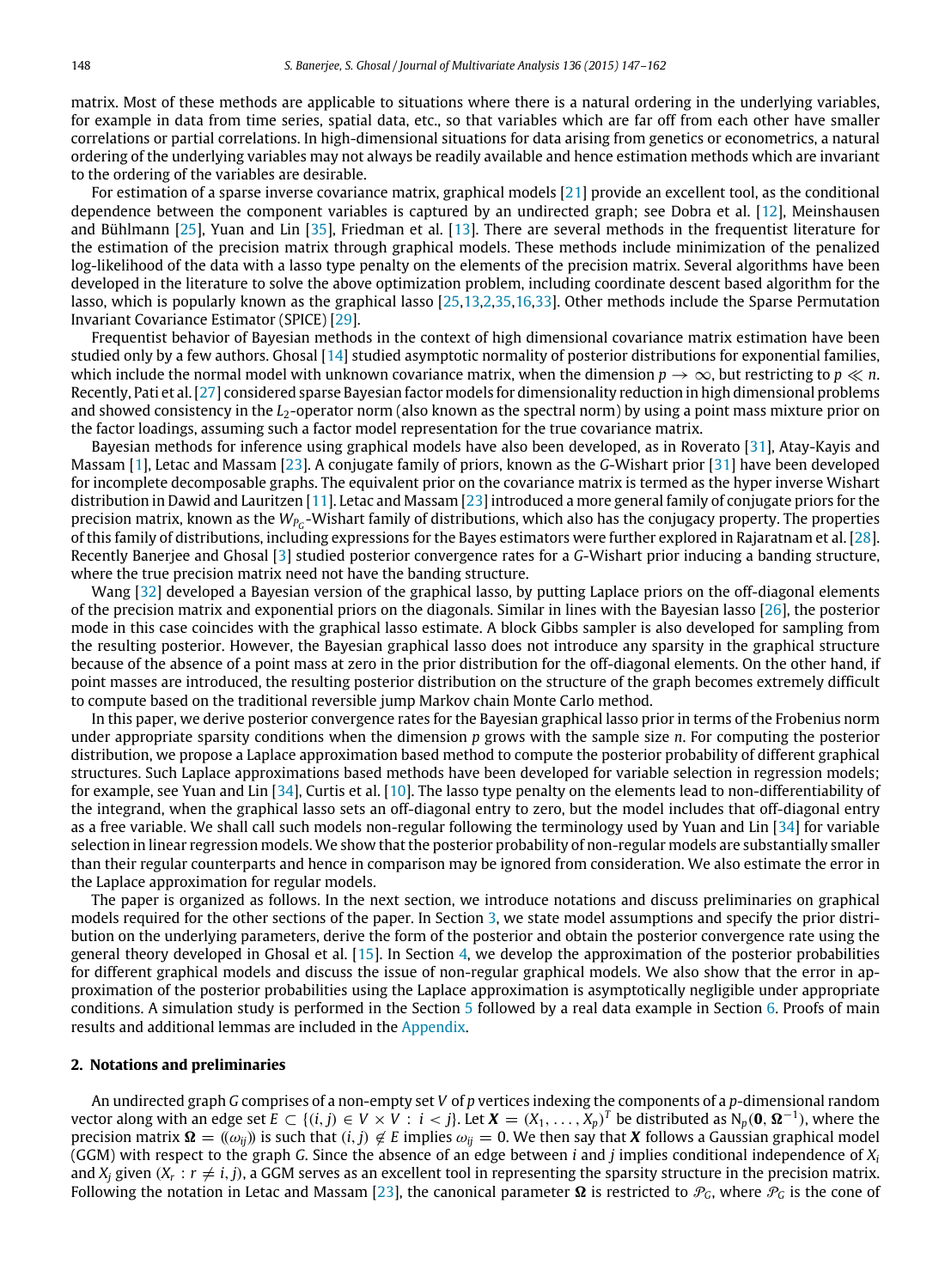positive definite symmetric matrices of order *p* having zero entry corresponding to each missing edge in *E*. We also denote the linear space of symmetric matrices of order *p* by M, and  $\mathcal{M}^+ \subset \mathcal{M}$  to be the cone of positive definite matrices of order *p*. Corresponding to each GGM  $G = (V, E)$ , we define the set  $\overline{E} = \{(i, j) \in V \times V : i = j$ , or  $(i, j) \in E\}$ .

By  $t_n = O(\delta_n)$  (respectively,  $o(\delta_n)$ ), we mean that  $t_n/\delta_n$  is bounded (respectively,  $t_n/\delta_n \to 0$  as  $n \to \infty$ ). For a random sequence  $X_n$ ,  $X_n = O_P(\delta_n)$  (respectively,  $X_n = o_P(\delta_n)$ ) means that  $P(|X_n| \le M\delta_n) \to 1$  for some constant M (respectively,  $P(|X_n| < \epsilon \delta_n) \to 1$  for all  $\epsilon > 0$ ). For numerical sequences  $r_n$  and  $s_n$ , by  $r_n \ll s_n$  (or,  $s_n \gg r_n$ ) we mean that  $r_n = o(s_n)$ , while by  $r_n \leq s_n$  (or  $s_n \geq r_n$ ) we mean that  $r_n = O(s_n)$ . By  $r_n \gg s_n$  we mean that both  $r_n \leq s_n$  and  $s_n \leq r_n$  hold, while  $r_n \sim s_n$  stands for  $r_n/s_n \to 1$ . The indicator function is denoted by 1. Non-stochastic vectors are represented in bold lowercase English or Greek letters with the components of a vector by the corresponding non-bold letters, that is, for  $\mathbf{x} \in \mathbb{R}^p$ ,  $\mathbf{x} = (x_1, \ldots, x_p)^T$ . For a vector  $\mathbf{x} \in \mathbb{R}^p$ , we define the following vector norms:  $\|\mathbf{x}\|_r = \left(\sum_{j=1}^p |x_j|^r\right)^{1/r}$ ,  $\|\mathbf{x}\|_{\infty} = \max_j |x_j|$ . Matrices are denoted in bold uppercase English or Greek letters, like  $A = ((a_{ij}))$ , where  $a_{ij}$  stands for the  $(i, j)$ th entry of *A*. The identity matrix of order *p* will be denoted by  $I_p$ . If  $A$  is a symmetric  $p \times p$  matrix, let  $\text{eig}_1(A) \leq \cdots \leq \text{eig}_p(A)$  stand for its eigenvalues and let the trace of  $A$  be denoted by tr( $A$ ). Viewing  $A$  as a vector in  $\mathbb{R}^{p^2}$ , we define  $L_r$ ,  $1 \le r < \infty$  and  $L_\infty$ -norms on  $p \times p$  matrices as

$$
\|\bm{A}\|_{r} = \left(\sum_{i=1}^{p} \sum_{j=1}^{p} |a_{ij}|^{r}\right)^{1/r}, \quad 1 \leq r < \infty, \ \|\bm{A}\|_{\infty} = \max_{i,j} |a_{ij}|.
$$

Note that  $\|\boldsymbol{A}\|_2 = \sqrt{\text{tr}(\boldsymbol{A}^T\boldsymbol{A})}$ , the Frobenius norm. Viewing  $\boldsymbol{A}$  an operator from  $(\mathbb{R}^p, \|\cdot\|_r)$  to  $(\mathbb{R}^p, \|\cdot\|_s)$ , where  $1 \le r, s \le \infty$ , we can also define,  $||A||_{(r,s)} = \sup(||A\mathbf{x}||_s : ||\mathbf{x}||_r = 1)$ . We refer to the norm  $|| \cdot ||_{(r,r)}$  as the *L*<sub>*r*</sub>-operator norm. This gives the *L*2-operator norm of *A* as

$$
\|\mathbf{A}\|_{(2,2)} = [\max\{\text{eig}_i(\mathbf{A}^T\mathbf{A}) : 1 \leq i \leq p\}]^{1/2}.
$$

For symmetric matrices, <sup>∥</sup>*A*∥(2,2) <sup>=</sup> max{|eig*<sup>i</sup>* (*A*)| : <sup>1</sup> <sup>≤</sup> *<sup>i</sup>* <sup>≤</sup> *<sup>p</sup>*}. For symmetric matrices *<sup>A</sup>* and *<sup>B</sup>* of order *<sup>p</sup>*, we have the following:

<span id="page-2-3"></span>
$$
\begin{aligned} \|A\|_{\infty} &\le \|A\|_{(2,2)} \le \|A\|_{2} \le p\|A\|_{\infty}, \\ \|AB\|_{2} &\le \|A\|_{(2,2)} \|B\|_{2}, \qquad \|AB\|_{2} \le \|A\|_{2} \|B\|_{(2,2)}. \end{aligned} \tag{2.1}
$$

Let *A* 1/2 stand for the unique positive definite square root of a positive definite matrix *A*. We say that *A* > **0** if *A* is positive definite, where **0** stands for the zero matrix. We denote sets in non-bold uppercase English letters. The cardinality of a set *T*, that is, the number of elements in *T* is denoted by #*T*. We define the symmetric matrix  $E_{(i,j)} = ((1_{((i,j),(j,j)})(l,m))$ .

The Hellinger distance between two probability densities  $q_1$  and  $q_2$  is given by  $h(q_1, q_2) = ||\sqrt{q_1} - \sqrt{q_2}||_2$ . For a subset *A* of a metric space  $(S, d)$ ,  $N(\epsilon, A, d)$  denotes the  $\epsilon$ -covering number of *A* with respect to *d*, that is, the minimum number of *d*-balls of size  $\epsilon$  in *S* needed to cover *A*.

#### <span id="page-2-0"></span>**3. Model, prior and posterior concentration**

Consider *n* independent random samples  $X_1, \ldots, X_n$  from  $N_p(0, \Sigma)$ , where  $\Sigma$  is nonsingular and the precision matrix  $Ω = Σ<sup>-1</sup>$  is sparse. The problem is to estimate Ω and to learn the underlying graphical structure. Let  $\widehat{Σ} = n<sup>-1</sup> ∑<sup>n</sup><sub>i=1</sub> X<sub>i</sub> X<sub>i</sub><sup>T</sup>$ , the natural estimator of  $\Sigma$ .

The graphical lasso produces sparse solutions for the precision matrix, as the lasso does for linear regression. The graphical lasso estimator minimizes two times the penalized average negative log-likelihood

<span id="page-2-1"></span>
$$
-\log \det(\Omega) + \text{tr}(\widehat{\Sigma}\Omega) + \frac{\lambda}{n} \|\Omega\|_1, \tag{3.1}
$$

over the class of positive definite matrices, and  $\lambda \geq 0$  acts as the penalty parameter. Rothman et al. [\[29\]](#page-15-5) derived frequentist convergence rates of the penalized estimator under some sparsity assumptions on the true precision matrix. More specifically, consider the following class of positive definite matrices of order *p*:

<span id="page-2-2"></span>
$$
\mathcal{U}(\varepsilon_0, s) = \left\{ \Omega : # \{ (i, j) : 1 \le i < j \le p, \ \omega_{ij} \neq 0 \} \le s, 0 < \varepsilon_0 \le \text{eig}_1(\Omega) \le \text{eig}_p(\Omega) \le \varepsilon_0^{-1} < \infty \right\}.
$$
 (3.2)

Though Rothman et al. [\[29\]](#page-15-5) considered penalizing only the off-diagonal elements of  $\Omega$ , a minor modification of their proof leads to the same convergence rate for the graphical lasso estimator, obtained by additionally penalizing the diagonal ele-ments. Let us denote Ω<sup>\*</sup> as the graphical lasso obtained by minimizing [\(3.1\)](#page-2-1) based on a sample of size *n* from a *p*-dimensional Gaussian distribution with precision matrix  $\Omega_0 \in \mathcal{U}(\varepsilon_0, s)$ . Then, it follows from Theorem 1 in Rothman et al. [\[29\]](#page-15-5) that the rate of convergence of  $\Omega^*$  is  $n^{-1/2}(p+s)^{1/2}$  (log  $p)^{1/2}$  in the Frobenius norm. In particular, this implies that  $\|\Omega^* - \Omega_0\|_2$  tends to zero in probability whenever  $n^{-1}(p + s) \log p \to 0$ . Under this condition, we have that

<span id="page-2-4"></span>
$$
\|\mathbf{\Omega}^*\|_{(2,2)} = O_P(1), \qquad \|\mathbf{\Omega}^{*-1}\|_{(2,2)} = O_P(1). \tag{3.3}
$$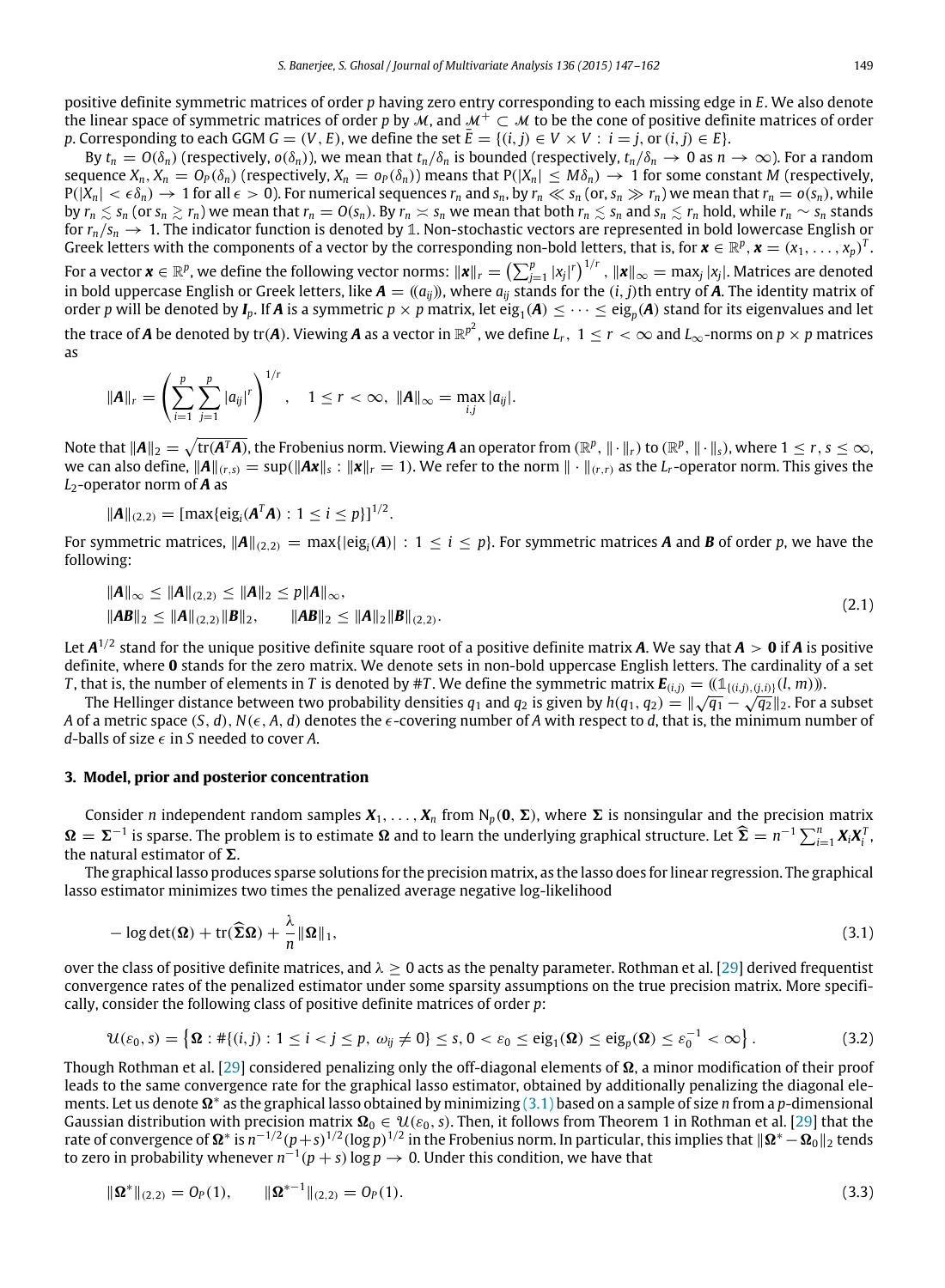The first relation follows by the triangle inequality  $\|\mathbf{\Omega}^*\|_{(2,2)} \leq \|\mathbf{\Omega}_0\|_{(2,2)} + \|\mathbf{\Omega}^* - \mathbf{\Omega}_0\|_{(2,2)}$  and the norm inequality  $||\mathbf{\Omega}^* - \mathbf{\Omega}_0||_{(2,2)} \le ||\mathbf{\Omega}^* - \mathbf{\Omega}_0||_2$ , while for the second relation observe that

$$
\begin{aligned} \|\Omega^{*-1}\|_{(2,2)} & \leq \|\Omega_0^{-1}\|_{(2,2)} + \|\Omega^{*-1}-\Omega_0^{-1}\|_{(2,2)} \\ & \leq \|\Omega_0^{-1}\|_{(2,2)} + \|\Omega_0^{-1}\|_{(2,2)} \|\Omega^*-\Omega_0\|_{(2,2)} \|\Omega^{*-1}\|_{(2,2)}, \end{aligned}
$$

which leads to

$$
\|\mathbf{\Omega}^{*-1}\|_{(2,2)} \le \frac{\|\mathbf{\Omega}_0^{-1}\|_{(2,2)}}{1 - \|\mathbf{\Omega}_0^{-1}\|_{(2,2)} \|\mathbf{\Omega}^* - \mathbf{\Omega}_0\|_{(2,2)}}.
$$
\n(3.4)

In the Bayesian context, Wang [\[32\]](#page-15-19) introduced the graphical lasso prior, which uses exponential distributions on diagonal elements and Laplace density  $\lambda e^{-\lambda|x|}/2$  on off-diagonal elements, all independently of each other, and finally imposes a positive definiteness constraint. The graphical lasso prior has a drawback that it puts absolutely continuous priors on the elements of the precision matrix, and hence the posterior probabilities of the event  $\{\omega_{ij} = 0\}$  is always exactly zero.

Wang [\[32\]](#page-15-19) also mentioned an extension of the graphical lasso by putting an additional level of prior on the underlying graphical model structure using point mass priors on the events corresponding to the absence of an edge in the edge-set *E*, but did not pursue the method. We put point-mass prior on the events { $\omega_{ij} = 0$ } to make posterior inference about the sparse structure of the underlying graphical model. Define  $\Gamma = (\gamma_{ij} : 1 \le i < j \le p)$  to be a  $\binom{p}{2}$ -dimensional vector of edge-inclusion indicator, that is,

$$
\gamma_{ij} = \mathbb{1}\{(i,j) \in E\}, \quad 1 \le i < j \le p. \tag{3.5}
$$

Identifying  $\Gamma$  with the set of indices  $\{(i, j) : \gamma_{ij} = 1\}$ , we denote by # $\Gamma$  the number of non-zero elements in  $\Gamma$ . Similar to the Bayesian graphical lasso prior, given the underlying graphical structure, we put a Laplace prior on the non-zero off-diagonal elements of the precision matrix and for the diagonal elements we have an exponential prior, overall maintaining the positive definiteness of the parameter. In order to establish convergence rates, we in fact need to keep  $\Omega$ and its inverse away from singular matrices by imposing a restriction on their eigenvalues. Let  $\mathcal{M}_0^+$  be a subset of  $\mathcal{M}^+$  whose elements have eigenvalues bounded between two fixed positive numbers. Then the joint prior density on  $\Omega$  is given by,

<span id="page-3-2"></span>
$$
p(\mathbf{\Omega}|\mathbf{\Gamma}) \propto \prod_{\gamma_{ij}=1} \exp(-\lambda |\omega_{ij}|) \prod_{i=1}^{p} \exp(-\lambda \omega_{ii}/2) \mathbb{1}_{\mathcal{M}_0^+}(\mathbf{\Omega}).
$$
\n(3.6)

We propose two different priors on the graphical structure indicator  $\Gamma$ . The edge indicators  $\gamma_{ii}$ ,  $1 \le i \le j \le p$ , are considered to be independent and identically distributed (i.i.d) Bernoulli(*q*) random variables, but then conditioned to the restriction that the model size  $\sum_{1 \le i < j \le p} \gamma_{ij}$  does not exceed  $\bar{R}$ . For some  $a_1, a_2 > 0$ , the prior distribution on  $\bar{R}$  is assumed to satisfy

$$
P(\bar{R} > a_1 m) \le e^{-a_2 m \log m}, \quad m = 1, 2, .... \tag{3.7}
$$

This prior is similar to that used by Castillo and van der Vaart [\[9\]](#page-15-24), which chooses the model size first according to a distribution with a similar tail decay and then subsets are selected randomly with equal probability. We can also specify the individual priors on  $\gamma_{ii}$  the same as above, but now truncating the model size to some fixed  $\bar{r}$ , where  $\bar{r}$  may depend on *n* and is chosen to satisfy a metric entropy condition required for posterior convergence.

Thus, in the first situation, the prior on the graphical structure indicator  $\Gamma$ , given *R*, is given by,

$$
p(\Gamma \mid \bar{R}) \propto q^{\# \Gamma} (1 - q)^{\binom{p}{2} - \# \Gamma} \mathbb{1}(\# \Gamma \leq \bar{R}),\tag{3.8}
$$

leading to

$$
p(\Gamma) \propto q^{\# \Gamma} (1 - q)^{\binom{p}{2} - \# \Gamma} p(\bar{R} \ge \# \Gamma). \tag{3.9}
$$

In the second case, the prior on  $\Gamma$  is simply given by

<span id="page-3-1"></span><span id="page-3-0"></span>
$$
p(\Gamma) \propto q^{\# \Gamma} (1 - q)^{\binom{p}{2} - \# \Gamma} \mathbb{1}(\# \Gamma \leq \bar{r}). \tag{3.10}
$$

Smaller values of *q* prefer graphical models with fewer number of edges, and hence induce more sparsity in the precision matrix.

Due to the positive definiteness constraint on the parameter  $\Omega$ , the normalizing constant corresponding to the posterior distribution of the graphical model is intractable. One possible solution is to employ a reversible jump Markov chain Monte Carlo (RJMCMC) algorithm, which jumps between models of varying dimensions to evaluate the posterior probabilities. As there are as many as  $2^{p \choose 2}$  possible models, the posterior model probabilities estimated by RJMCMC visits are extremely unreliable. We consider a radically different approach to posterior computation based on Laplace approximations, elaborated in the next section.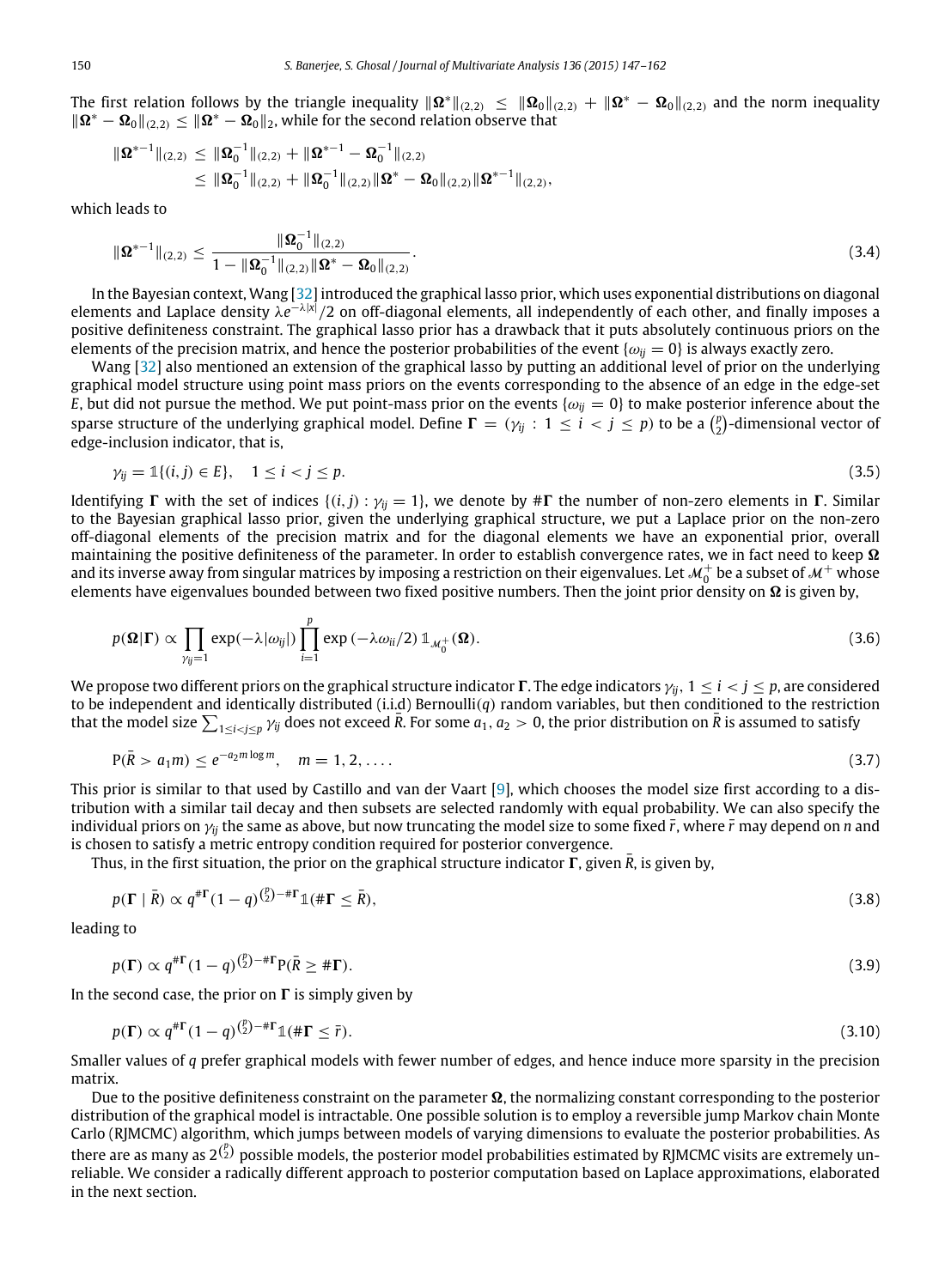<span id="page-4-4"></span><span id="page-4-2"></span>

Under the above prior specifications, the joint posterior distribution of  $\Omega$  and  $\Gamma$  given the data  $X^{(n)} = (X_1, \ldots, X_n)$  is given by

$$
p(\mathbf{\Omega}, \Gamma | \mathbf{X}^{(n)}) \propto p(\mathbf{X}^{(n)} | \mathbf{\Omega}, \Gamma) p(\mathbf{\Omega} | \Gamma) p(\Gamma)
$$
  
=  $(2\pi)^{-np/2} {\det(\mathbf{\Omega})}^{n/2} \exp{-n \operatorname{tr}(\widehat{\Sigma}\mathbf{\Omega})/2}$   

$$
\times \prod_{\gamma_{ij}=1} {\lambda \exp(-\lambda |\omega_{ij}|)/2} \prod_{i=1}^{p} {\lambda \exp(-\lambda \omega_{ii}/2) /2} \times p(\Gamma) \mathbb{1}_{\mathcal{M}_{0}^{+}}(\mathbf{\Omega}).
$$
 (3.11)

Thus,

$$
p(\mathbf{\Omega}, \Gamma | \mathbf{X}^{(n)}) \propto C_{\Gamma} Q(\mathbf{\Omega}, \Gamma | \mathbf{X}^{(n)}),
$$
\n(3.12)

where

$$
C_{\Gamma} = (2\pi)^{-np/2} q^{\# \Gamma} (1-q)^{{p \choose 2} - \# \Gamma} (\lambda/2)^{p+\# \Gamma} \beta(\Gamma),
$$
  
\n
$$
\beta(\Gamma) = \begin{cases} P(\overline{R} \ge \# \Gamma), & \text{for prior as in (3.9),} \\ \mathbb{1} \{ \# \Gamma \le \overline{r} \}, & \text{for prior as in (3.10),} \end{cases}
$$

$$
Q(\mathbf{\Omega}, \Gamma | \mathbf{X}^{(n)}) = {\det(\mathbf{\Omega})\}^{n/2} \exp\{-n \operatorname{tr}(\widehat{\boldsymbol{\Sigma}} \mathbf{\Omega})/2\} \prod_{\gamma_{ij}=1} \exp(-\lambda |\omega_{ij}|) \times \prod_{i=1}^{p} \exp(-\lambda \omega_{ii}/2) \mathbb{1}_{\mathcal{M}_{0}^{+}}(\mathbf{\Omega}).
$$
\n(3.13)

The following result gives posterior convergence rate as  $n \to \infty$ . We assume that the true model is sparse, as described by [\(3.2\).](#page-2-2)

<span id="page-4-1"></span>**Theorem 3.1.** Let  $X^{(n)} = (X_1, \ldots, X_n)$  be a random sample from a p-dimensional Gaussian distribution with mean **0** and *precision matrix*  $\Omega_0 \in \mathcal{U}(\varepsilon_0, s)$  *for some*  $0 < \varepsilon_0 < \infty$  *and*  $0 \le s \le p(p-1)/2$ *. Also assume that the prior distributions*  $p(\mathbf{\Omega} \mid \mathbf{\Gamma})$  and  $p(\mathbf{\Gamma})$  as in [\(3.6\)](#page-3-2) and [\(3.9\)](#page-3-0) or [\(3.10\)](#page-3-1) with  $q < 1/2$  and the range of eigenvalues of matrices in  $\mathcal{M}_0^+$  is sufficiently *broad to contain* [ $\varepsilon_0$ ,  $\varepsilon_0^{-1}$ ]. Then the posterior distribution of  $\Omega$  satisfies

$$
E_0 \left[ P \left\{ \|\mathbf{\Omega} - \mathbf{\Omega}_0\|_2 > M \epsilon_n \mid \boldsymbol{X}^{(n)} \right\} \right] \to 0, \tag{3.14}
$$

for  $\epsilon_n = n^{-1/2} (p + s)^{1/2} (\log p)^{1/2}$  and a sufficiently large constant  $M > 0$ .

The proof uses the general theory of posterior convergence of Ghosal et al. [\[15\]](#page-15-23) and will be given in the [Appendix.](#page-10-0) The above posterior convergence rate matches exactly with the convergence rate of the graphical lasso obtained in Rothman et al. [\[29\]](#page-15-5).

Note that, [Theorem 3.1](#page-4-1) gives  $||\mathbf{\Omega} - \mathbf{\Omega}_0||_2 = O(\epsilon_n)$  with posterior probability tending to one in probability and from Rothman et al. [\[29\]](#page-15-5) it follows that,  $\|\mathbf{\Omega}^* - \mathbf{\Omega}_0\|_2 = O_P(\epsilon_n)$ , where  $\mathbf{\Omega}^*$  is the graphical lasso. Hence, by the triangle inequality,  $\|\mathbf{\Omega} - \mathbf{\Omega}^*\|_2 = O(\epsilon_n)$  with posterior probability tending to one in probability. This gives,

$$
\frac{\int_{\|\mathbf{\Omega}-\mathbf{\Omega}^*\|_2 \leq \epsilon_n} f(\mathbf{\Omega}) \prod_{(i,j)\in \bar{E}} d\omega_{ij}}{\int_{\mathbf{\Omega}\in \mathcal{M}_0^+} f(\mathbf{\Omega}) \prod_{(i,j)\in \bar{E}} d\omega_{ij}} \to 1,
$$
\n(3.15)

where  $f(\Omega)$  is a bounded and positive measurable function of  $\Omega$ . If the model is restricted to  $\Gamma$ , then the posterior and the graphical lasso will concentrate around the projection of the true precision matrix on the model at the rate  $\epsilon_n$ , so that the posterior probability of an  $\epsilon_n$ -Frobenius neighborhood around the graphical lasso in model Γ will go to one.

#### <span id="page-4-0"></span>**4. Posterior computation**

Let  $\Omega_{\Gamma} = ((\omega_{\Gamma,ii}))$  denote the precision matrix in model  $\Gamma$ . The marginal posterior density of the graphical structure indicator  $\Gamma$  can be obtained by integrating out elements of the precision matrix in the joint posterior density in [\(3.11\),](#page-4-2) to get

<span id="page-4-3"></span>
$$
p(\Gamma|\boldsymbol{X}^{(n)}) \propto C_{\Gamma} \int_{\Omega_{\Gamma} \in \mathcal{M}_0^+} \exp\{-n \, h_{\Gamma}(\Omega_{\Gamma})/2\} \prod_{(i,j) \in \bar{E}_{\Gamma}} d\omega_{\Gamma,ij},\tag{4.1}
$$

where

<span id="page-4-5"></span>
$$
h_{\Gamma}(\Omega_{\Gamma}) = -\log \det(\Omega_{\Gamma}) + \text{tr}(\widehat{\Sigma}\Omega_{\Gamma}) + \frac{2\lambda}{n} \sum_{\gamma_{ij}=1} |\omega_{\Gamma,ij}| + \frac{\lambda}{n} \sum_{i=1}^{p} \omega_{\Gamma,ii},
$$
(4.2)

and  $E_{\Gamma} = \{(i, j) \in V \times V : i = j, \text{ or } \gamma_{ij} = 1 \text{ for } i \neq j\}$ . In other words,  $E_{\Gamma}$  refers to the indices of the diagonal elements and the non-zero off-diagonal elements corresponding to the edges in the graphical model defined by the edge-inclusion indicator vector  $\Gamma$ , to be referred to as model  $\Gamma$  below.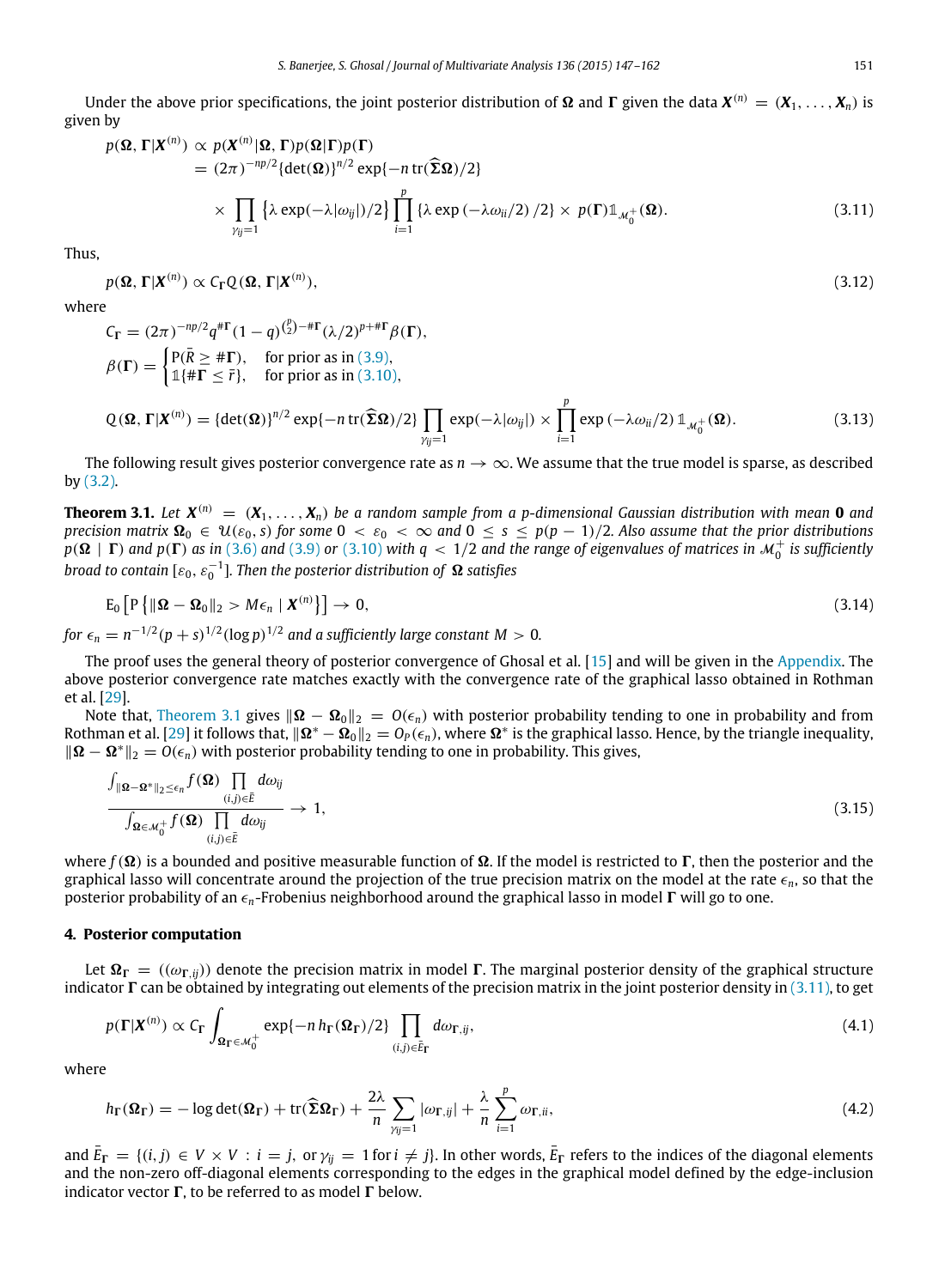Note that  $h_{\Gamma}(\Omega_{\Gamma})$  is minimized at  $\Omega_{\Gamma} = \Omega_{\Gamma}^{*}$ , the graphical lasso corresponding to the penalty parameter  $\lambda/n$  and model  $\Gamma$ . The marginal posterior of  $\Gamma$  is, however, intractable. We give an approximate method for the posterior probability computations of various models using Laplace approximation. The Laplace approximation requires expanding the integrand in [\(4.1\)](#page-4-3) around the maximum, which in this case, coincides with the graphical lasso in model  $\Gamma$ . Laplace approximation technique is well accepted in Bayesian computation, most notably in deriving the Bayesian Information Criterion (BIC) as an approximation to logarithm of posterior model probabilities.

#### *4.1. Approximating model posterior probabilities*

Define  $\Delta_{\Gamma} = \Omega_{\Gamma} - \Omega_{\Gamma}^* = ((u_{\Gamma, ij})$ , where  $\Omega_{\Gamma}^* = ((\omega_{\Gamma, ij}^*)^*)$  is the graphical lasso solution corresponding to the underlying graphical model structure  $\Gamma$  and penalty parameter  $\lambda/n$ . Then,

$$
p(\Gamma|\boldsymbol{X}) \propto C_{\Gamma} \exp\{-n h_{\Gamma}(\Omega_{\Gamma}^{*})/2\} \left\{ \det(\Omega_{\Gamma}^{*}) \right\}^{-n/2} \times \int_{\Delta_{\Gamma} + \Omega_{\Gamma}^{*} \in \mathcal{M}_{0}^{+}} \exp\{-n g_{\Gamma}(\Delta_{\Gamma})/2\} \prod_{(i,j) \in \bar{E}_{\Gamma}} du_{\Gamma,ij}, \tag{4.3}
$$

where  $g_{\Gamma}(\Delta_{\Gamma})$  is given by

<span id="page-5-2"></span>
$$
-\log \det(\mathbf{\Delta}_{\Gamma} + \mathbf{\Omega}_{\Gamma}^*) + \text{tr}(\widehat{\boldsymbol{\Sigma}}\mathbf{\Delta}_{\Gamma}) + \frac{2\lambda}{n} \sum_{\gamma_{ij}=1} (|u_{\Gamma,ij} + \omega_{\Gamma,ij}^*| - |\omega_{\Gamma,ij}^*|) + \frac{\lambda}{n} \sum_{i=1}^p u_{\Gamma,ii}.
$$
 (4.4)

Clearly  $g_{\Gamma}(\Delta_{\Gamma})$  is minimized at  $\Delta_{\Gamma} = 0$  by the definition of  $\Omega_{\Gamma}^{*}$ , so the first derivative of  $g_{\Gamma}(\Delta_{\Gamma})$  vanishes at **0**, provided that it is differentiable at **0**. Define the matrix  $H_B = (\langle h_B \{(i, j), (l, m)\}\rangle)$ , where

$$
h_{\mathbf{B}}\{(i,j),(l,m)\} = \text{tr}\left\{\mathbf{B}^{-1}\mathbf{E}_{(i,j)}\mathbf{B}^{-1}\mathbf{E}_{(l,m)}\right\}.
$$
\n(4.5)

Using standard matrix calculus (for example, see Section 15.9 of Harville [\[17\]](#page-15-25)), we can find that the Hessian of  $g_\Gamma(\Delta_\Gamma)$  is the  $#E_{\Gamma} \times #E_{\Gamma}$  matrix  $H_{\Delta_{\Gamma} + \Omega_{\Gamma}^{*}}$ , whose  $\{(i, j), (l, m)\}$ th entry for  $(i, j), (l, m) \in E_{\Gamma}$  is given by

<span id="page-5-1"></span>
$$
\frac{\partial^2 g_{\Gamma}(\mathbf{\Delta}_{\Gamma})}{\partial u_{\Gamma,ij}\partial u_{\Gamma,lm}} = \text{tr}\left\{ (\mathbf{\Delta}_{\Gamma} + \mathbf{\Omega}_{\Gamma}^*)^{-1} \mathbf{E}_{(i,j)} (\mathbf{\Delta}_{\Gamma} + \mathbf{\Omega}_{\Gamma}^*)^{-1} \mathbf{E}_{(l,m)} \right\}. \tag{4.6}
$$

Thus the Laplace approximation  $p^*(\Gamma | X^{(n)})$  to the posterior probability  $p(\Gamma | X^{(n)})$  is given by

<span id="page-5-0"></span>
$$
p^*(\Gamma|\mathbf{X}^{(n)}) \propto C_{\Gamma} \exp\{-n h_{\Gamma}(\Omega_{\Gamma}^*)/2\} \left\{ \det(\Omega_{\Gamma}^*) \right\}^{-n/2} \exp\{-n g(\mathbf{0})/2\} (2\pi)^{\#\bar{E}_{\Gamma}/2} (n/2)^{-\#\bar{E}_{\Gamma}/2} \left[ \det \left\{ \frac{\partial^2 g_{\Gamma}(\mathbf{\Delta}_{\Gamma})}{\partial \mathbf{\Delta}_{\Gamma} \partial \mathbf{\Delta}_{\Gamma}^T} \Big|_{\mathbf{0}} \right\} \right]^{-1/2}
$$
  
=  $C_{\Gamma} \exp\{-n h_{\Gamma}(\Omega_{\Gamma}^*)/2\} (\pi/n)^{\#\bar{E}_{\Gamma}/2} \left\{ \det(\mathbf{H}_{\Omega_{\Gamma}^*}) \right\}^{-1/2}.$  (4.7)

The approximation in  $(4.7)$  is meaningful only if all entries of the graphical lasso in model  $\Gamma$  are non-zero; otherwise the derivative of  $g_{\Gamma}(\Delta_{\Gamma})$  does not exist. A similar situation arises in the context of regression models; see Yuan and Lin [\[34\]](#page-15-21) and Curtis et al. [\[10\]](#page-15-22). In the next section, we show that such ''non-regular models'' can essentially be ignored for the purpose of posterior probability evaluation. Also to satisfy the regularity conditions for Laplace approximation, the determinant of the Hessian above needs to be bounded away from zero. We have shown this in [Lemma A.3](#page-14-7) by arguing that the minimum eigenvalue of the Hessian is bounded away from zero. The partial derivatives as defined in Eq.  $(4.6)$  need to be bounded in a neighborhood of  $\Delta_{\Gamma} = 0$ , which follows from continuity, since  $\Omega_{\Gamma}^*$  is close to the projection of the true  $\Omega_0$  on  $\Gamma$  with high probability where entries of the inverse are bounded.

#### *4.2. Ignorability of non-regular models*

As discussed in the previous section, the objective function of the graphical lasso problem in model  $\Gamma$  is not differentiable if the graphical lasso has a zero off-diagonal entry, that is,  $\omega_{ij}^* = 0$  for at least one  $\gamma_{ij} = 1$ . Let us assume, for notational simplicity, that the vector  $\Gamma$  has been arranged in such a way that the first *t* elements of  $\Gamma$  are 1 and the rest are 0. Also, among those *t* 1s, the last *r* of them have corresponding graphical lasso solution equal to zero. For such a non-regular model, we argue that the submodel  $\Gamma'$ , with first  $(t - r)$  1s and rest 0s, provides the same graphical lasso solution for the non-zero elements as the bigger model  $\Gamma$ . This means that for  $(i, j)$  such that  $\gamma_{ij} = \gamma'_{ij} = 1$ , the graphical lasso solution corresponding to  $\Gamma$ , given by  $\omega_{\Gamma, ij}^*$  is identical with that corresponding to  $\Gamma'$ , given by  $\omega_{\Gamma', ij}^*.$  We refer to such a submodel  $\Gamma'$  as the corresponding regular submodel of the non-regular model  $\Gamma$ .

Lemma 4.1. For the corresponding regular submodel  $\Gamma'$  of  $\Gamma$ , the graphical lasso solution corresponding to models  $\Gamma$  and  $\Gamma'$  are *identical.*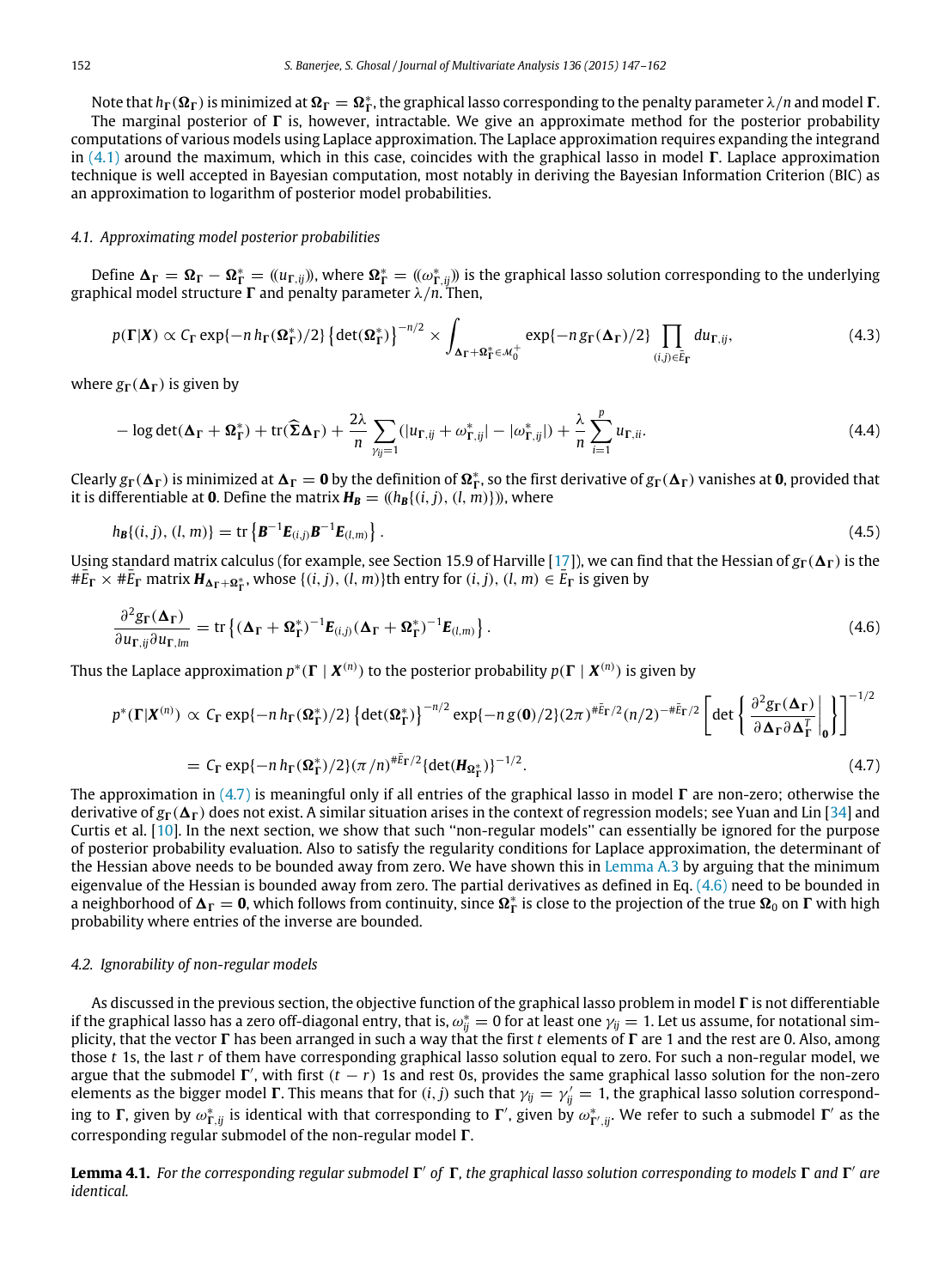We give a proof of the above lemma in the [Appendix.](#page-10-0) Recall that  $\Omega_{\Gamma}$  denotes the precision matrix in model  $\Gamma$  and  $\Delta_{\Gamma} = \Omega_{\Gamma} - \Omega_{\Gamma}^* = ((u_{\Gamma, ij})$ . Also, the graphical lasso in model  $\Gamma$  be denoted by  $\Omega_{\Gamma}^*$ . Note that  $\Omega_{\Gamma'}^* = \Omega_{\Gamma}^*$  by the definition of the regular submodel  $\Gamma'$ . The ratio of the posterior model probabilities of the two model is given by,

$$
\frac{p(\Gamma|\boldsymbol{X}^{(n)})}{p(\Gamma'|\boldsymbol{X}^{(n)})} = \frac{C_{\Gamma} \int_{\boldsymbol{\Delta}_{\Gamma} + \boldsymbol{\Omega}_{\Gamma}^{*} \in \mathcal{M}_{0}^{+}} \exp\{-n h_{\Gamma}(\boldsymbol{\Delta}_{\Gamma})/2\} \prod_{(i,j) \in \bar{E}_{\Gamma}} du_{\Gamma,ij}}{C_{\Gamma'} \int_{\boldsymbol{\Delta}_{\Gamma'} + \boldsymbol{\Omega}_{\Gamma'}^{*} \in \mathcal{M}_{0}^{+}} \exp\{-n h_{\Gamma'}(\boldsymbol{\Delta}_{\Gamma'})/2\} \prod_{(i,j) \in \bar{E}_{\Gamma'}} du_{\Gamma',ij}}.
$$
\n(4.8)

The following result shows the ignorability of the non-regular models.

**Theorem 4.2.** Consider the prior on  $\Gamma$  as given in [\(3.9\)](#page-3-0) or [\(3.10\)](#page-3-1) with  $q < 1/2$ . The posterior probability of a non-regular model  $\Gamma$  is always less than that of the corresponding regular submodel  $\Gamma'$ .

**Proof.** Using [\(3.15\),](#page-4-4) we have,

$$
\frac{p(\Gamma|X^{(n)})}{p(\Gamma'|X^{(n)})} = \frac{C_{\Gamma}\int_{\|\mathbf{\Delta}_{\Gamma}\|_2 \leq \epsilon_n} \exp\{-n\,h_{\Gamma}(\mathbf{\Delta}_{\Gamma})/2\}\prod_{(i,j)\in \bar{E}_{\Gamma}} du_{\Gamma,ij} + o(1)}{C_{\Gamma'}\int_{\|\mathbf{\Delta}_{\Gamma'}\|_2 \leq \epsilon_n} \exp\{-n\,h_{\Gamma'}(\mathbf{\Delta}_{\Gamma'})/2\}\prod_{(i,j)\in \bar{E}_{\Gamma'}} du_{\Gamma',ij} + o(1)}.
$$

Now, note that for  $(i, j)$  such that  $\gamma_{ij} = \gamma'_{ij} = 1$ , we have,

 ${u_{\Gamma, jj}: \|\mathbf{\Delta}_{\Gamma}\|_2 \leq \epsilon_n} \subset {u_{\Gamma', jj}: \|\mathbf{\Delta}_{\Gamma'}\|_2 \leq \epsilon_n}.$ 

Hence, using [Lemma A.2,](#page-12-0) we get

$$
\frac{p(\mathbf{\Gamma}|\mathbf{X}^{(n)})}{p(\mathbf{\Gamma}'|\mathbf{X}^{(n)})} \leq \frac{C_{\mathbf{\Gamma}}}{C_{\mathbf{\Gamma}'}} \int_{\|\mathbf{\Delta}_{\mathbf{\Gamma}}\|_{2} \leq \epsilon_{n}} \exp\left(-\frac{n}{2} \frac{2\lambda}{n} \sum_{\gamma_{ij}=1,\gamma'_{ij}=0} |u_{\mathbf{\Gamma},ij}| \right) \prod_{(i,j)\in \bar{E}_{\mathbf{\Gamma}} \cap \bar{E}_{\mathbf{\Gamma}'}^{c}} du_{\mathbf{\Gamma},ij}
$$
\n
$$
\leq \frac{C_{\mathbf{\Gamma}}}{C_{\mathbf{\Gamma}'}} \int \exp\left(-\lambda \sum_{\gamma_{ij}=1,\gamma'_{ij}=0} |u_{\mathbf{\Gamma},ij}| \right) \prod_{(i,j)\in \bar{E}_{\mathbf{\Gamma}} \cap \bar{E}_{\mathbf{\Gamma}'}^{c}} du_{\mathbf{\Gamma},ij}
$$
\n
$$
= \frac{C_{\mathbf{\Gamma}}}{C_{\mathbf{\Gamma}'} \left(\frac{2}{\lambda}\right)^{\# \mathbf{\Gamma} - \# \mathbf{\Gamma}'}} = \frac{C_{\mathbf{\Gamma}}}{C_{\mathbf{\Gamma}'} \left(\frac{2}{\lambda}\right)^{\# \mathbf{\Gamma} - \# \mathbf{\Gamma}'}} \mathcal{B}(\mathbf{\Gamma})
$$
\n
$$
\leq \left(\frac{q}{1-q}\right)^{r} \frac{\beta(\mathbf{\Gamma})}{\beta(\mathbf{\Gamma}')}.
$$
\n
$$
(4.9)
$$

The last inequality follows from the fact that if the prior as in [\(3.9\)](#page-3-0) is used, then  $P(\bar{R} \geq #\Gamma) \leq P(\bar{R} \geq #\Gamma')$  since  $# \Gamma > # \Gamma'$ . For the other prior as in [\(3.10\),](#page-3-1) the inequality follows trivially as it involves the ratio of two indicator variables only. For  $q < 1/2$ , the above ratio is less than 1. This completes the proof.  $\Box$ 

The above result is particularly important in the sense that we can focus on regular models only, ignoring non-regular ones especially if *q* is chosen to be small. While approximating the posterior probabilities of the regular models, we re-normalize the values considering the regular models only.

#### *4.3. Error in Laplace approximation*

The approximation of the posterior probability of a model  $\Gamma$  is based on a Taylor series expansion of the function  $h_{\Gamma}(\Omega_{\Gamma})$ defined in [\(4.2\)](#page-4-5) around the graphical lasso in model  $\Gamma$ . Let  $\Delta_{\Gamma} = \Omega_{\Gamma} - \Omega_{\Gamma}^{*}$ , and vec $(\Delta_{\Gamma})$  denote the vectorized version of  $\Delta_{\Gamma}$ , but excluding the entries set to zero by the model  $\Gamma$ . Thus vec( $\Delta_{\Gamma}$ ) is a vector of dimension at most  $p + # \Gamma$ . The following result gives the bound on the remainder term of the Taylor series expansion under the above assumptions.

<span id="page-6-0"></span>**Lemma 4.3.** *For any regular model*  $\Gamma$ *, with probability tending to one, the remainder term in the expansion of the function h*<sub> $\Gamma$ </sub>( $\Omega$ <sub> $\Gamma$ </sub>)*,* as defined in [\(4.2\)](#page-4-5), around  $\Omega_{\Gamma}^*$ , is bounded by  $(p + \#\Gamma) \|\Delta_{\Gamma}\|_2^2 (C_1 \|\Delta_{\Gamma}\|_2 + C_2 \|\Delta_{\Gamma}\|_2^2)$  /2 for some positive constants  $C_1, C_2$ .

This result can be used to find a bound for the error in Laplace approximation of the posterior probabilities of the graphical model structures. The following result gives the condition for which the error in approximation is asymptotically negligible.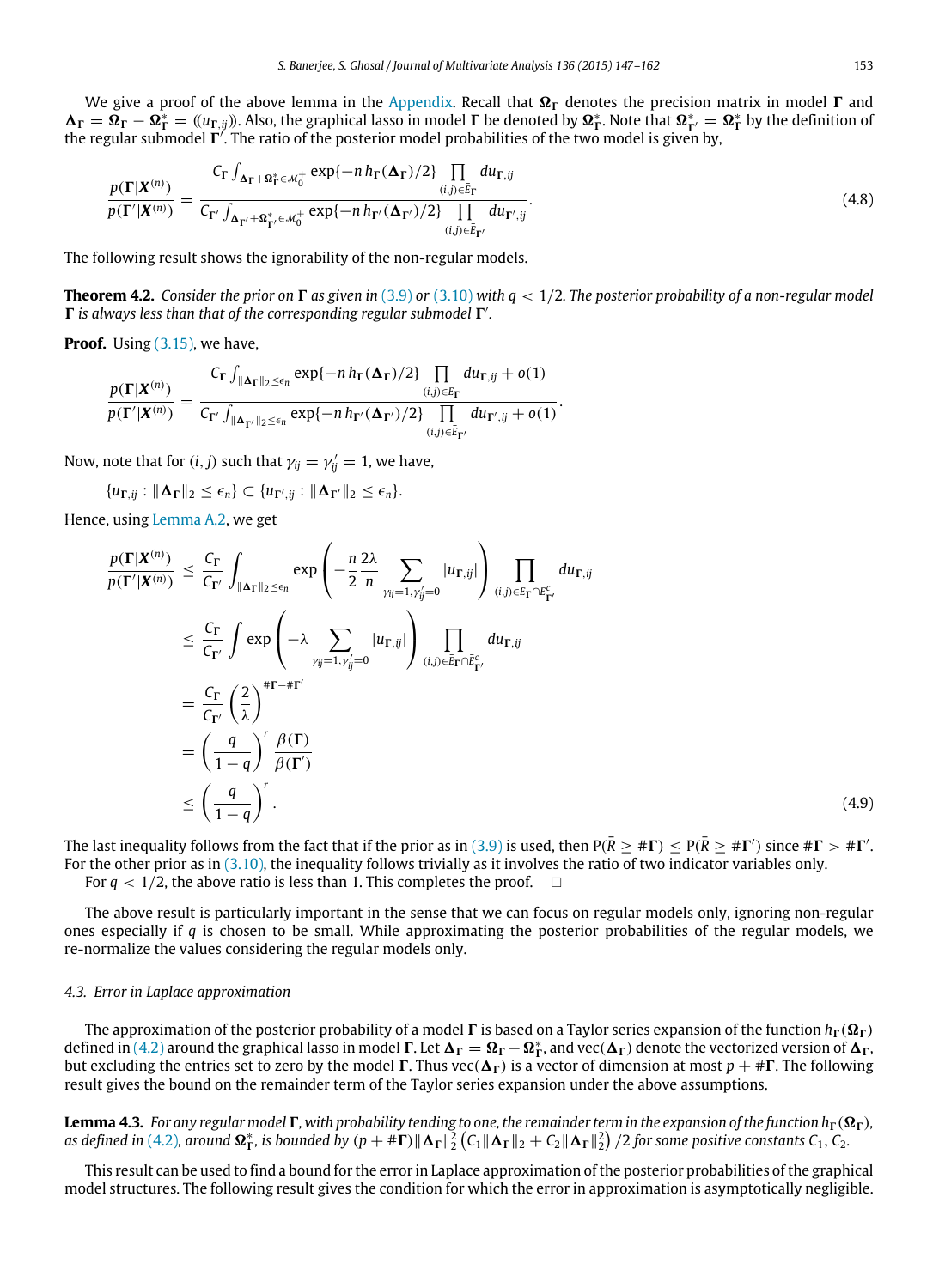**Theorem 4.4.** *With probability tending to one, the error in Laplace approximation of the posterior probability of any regular model*  $\Gamma$  *is asymptotically negligible if*  $(p + #\Gamma)^2 \epsilon_n \to 0$  *in probability, where*  $\epsilon_n$  *is the posterior convergence rate, that is, the error in the Laplace approximation tends to zero in probability if*  $n^{-1/2}(p+\# \Gamma)^{5/2}(\log p)^{1/2} \to 0$  *in probability.* 

The proof of the above result depends on several additional results, including [Lemma 4.3](#page-6-0) involving the bound on the remainder term in the Taylor series expansion of  $h_r(\Omega_r)$ . We give a proof of the above result along with these additional results in the [Appendix.](#page-10-0)

#### <span id="page-7-0"></span>**5. Simulation results**

We perform a simulation study to assess the performance of the Bayesian method for graphical structure learning. We use 4 different models for our simulations, and we specify these models in terms of the elements of the covariance matrix  $\Sigma = ((\sigma_{ii})$  or the precision matrix  $\Omega = ((\omega_{ii})$ , as follows:

- 1. Model 1: AR(1) model,  $\sigma_{ij} = 0.7^{|i-j|}$ .
- 2. Model 2: AR(2) model,  $\omega_{ii} = 1$ ,  $\omega_{i,i-1} = \omega_{i-1,i} = 0.5$ ,  $\omega_{i,i-2} = \omega_{i-2,i} = 0.25$ .
- 3. Model 3: Star model, where every node is connected to the first node, and  $\omega_{ii} = 1$ ,  $\omega_{1,i} = \omega_{i,1} = 0.1$ , and  $\omega_{ii} = 0$ otherwise.
- 4. Model 4: Circle model,  $\omega_{ii} = 2$ ,  $\omega_{i-1,i} = \omega_{i,i-1} = 1$ ,  $\omega_{1,p} = \omega_{p,1} = 0.9$ .

Corresponding to each model, we generate samples of size  $n = 100$ , 200 and dimension  $p = 30$ , 50, 100. The penalty parameter  $\lambda$  for the graphical lasso algorithm is chosen such that  $\lambda/n = 0.5$  and the value of *q* appearing in the prior of the graphical structure indicator is taken to be 0.4. In computation, there is implicit restriction on the size by the size of the graphical lasso. For the theory, there is a restriction on the model size through the variable  $\bar{R}$  which has sharp tails (that is,  $\bar{R}$ is unlikely to be big). Thus in either way, a restriction on size is imposed meaning larger values of *q* are acceptable without problem (subject to *q* < 1/2 for ignorability of non-regular models). Thus if we need to fix a value of *q*, it makes sense to choose relatively big to avoid low sensitivity. Lower values will be justified if we have strong prior information. Choosing *q* from data by putting a prior and calculating its posterior is of course sensible but cannot be done in our setting, as we are not computing the full posterior.

We run 100 replications for each of the models and find the median probability model for each replication. To assess the performance of the median probability model (denoted by 'MPP'), we compute the specificity (SP), sensitivity (SE) and Matthews Correlation Coefficient (MCC) averaged across the replications as defined below and also compute the same for the graphical lasso (denoted by 'GL'). The results are presented in [Table 1.](#page-8-0)

$$
SP = \frac{TN}{TN + FP}, \qquad SE = \frac{TP}{TP + FN}
$$
  
MCC = 
$$
\frac{TP \times TN - FP \times FN}{\sqrt{(TP + FP)(TP + FN)(TN + FP)(TN + FN)}},
$$
 (5.1)

where TP, TN, FP and FN respectively denote the true positives (edges included which are present in the true model), true negatives (edges excluded which are absent in the true model), false positives (edges included which are absent in the true model) and false negatives (edges excluded which are present in the true model) in the selected model. In this context we also define the False Positive Rate (FPR) as FPR = FP/(TN+FP), that is, FPR =  $1$  – SP. We show the ROC curves corresponding to the various models with values of the penalty parameter ranging between 0.1 and 1 plotting Sensitivity (SE) against False Positive Rate (FPR). The curves are shown in [Figs. 1](#page-8-1) and [2.](#page-9-0)

In all the cases, the Bayesian method performs slightly better than the graphical lasso in terms of specificity, but suffers a bit in sensitivity. This is expected from a theoretical viewpoint as the approximate posterior probabilities are computed for the graphs which are sub-graphs of the graphical structure identified by the graphical lasso. The remaining graphs are not explored owing to non-regularity. Choosing *q* < 1/2 ensures that those structures can be ignored safely.

The sensitivity results for both the methods are not good for AR(2) and Star models. The ROC curves corresponding to these two models reveal that higher values of the penalty parameter result in better sensitivity, but at the cost of higher false positive rate. Overall, in terms of MCC, the median probability model performs better than the model selected by the graphical lasso.

#### <span id="page-7-1"></span>**6. Illustration with real data**

In this section we illustrate the Bayesian graphical structure learning method with the stock price data from Yahoo! Finance. Description of the data set can be found in Liu et al. [\[24\]](#page-15-26) and available in the huge package on CRAN [\[36\]](#page-15-27) as stockdata. The data set consists of closing prices of stocks that were consistently included in the S&P 500 index in the time period January 1, 2003 to January 1, 2008 for a total of 1258 days. The stocks are also categorized into 10 Global Industry Classification Standard (GICS) sectors, namely, ''Health Care'', ''Materials'', ''Industrials'', ''Consumer Staples'', ''Consumer Discretionary'', ''Utilities'', ''Information Technology'', ''Financials'', ''Energy'', ''Telecommunication Services''.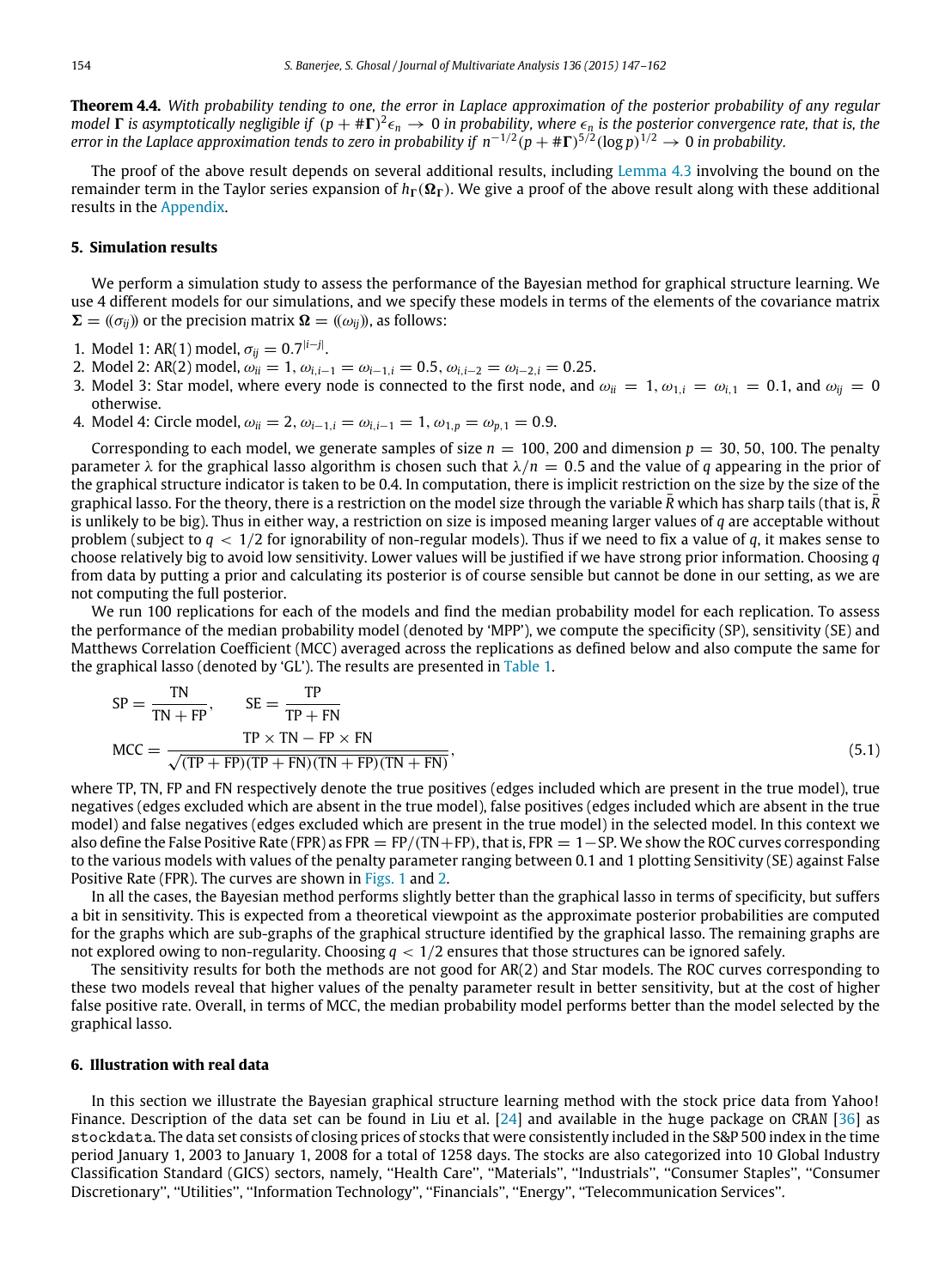| S. Baneriee. S. Ghosal / Journal of Multivariate Analysis 136 (2015) 147–162 | 155 |
|------------------------------------------------------------------------------|-----|
|------------------------------------------------------------------------------|-----|

<span id="page-8-0"></span>

| Table 1                                                                                                             |  |  |
|---------------------------------------------------------------------------------------------------------------------|--|--|
| Simulation results for different structures of precision matrices. Figures in parentheses indicate standard errors. |  |  |

| Model  | $\boldsymbol{p}$ | $n = 100$  |           |         |         |         | $n = 200$  |         |           |         |         |         |         |
|--------|------------------|------------|-----------|---------|---------|---------|------------|---------|-----------|---------|---------|---------|---------|
|        |                  | <b>MPP</b> |           |         | GL      |         | <b>MPP</b> |         |           | GL      |         |         |         |
|        |                  | SP         | <b>SE</b> | MCC     | SP      | SE      | MCC        | SP      | <b>SE</b> | MCC     | SP      | SE      | MCC     |
|        | 30               | 0.977      | 0.941     | 0.831   | 0.961   | 0.983   | 0.784      | 0.986   | 0.996     | 0.907   | 0.969   | 1.000   | 0.823   |
|        |                  | (0.003)    | (0.019)   | (0.015) | (0.003) | (0.010) | (0.013)    | (0.002) | (0.003)   | (0.014) | (0.002) | (0.000) | (0.013) |
| AR(1)  | 50               | 0.987      | 0.953     | 0.841   | 0.977   | 0.986   | 0.785      | 0.991   | 0.992     | 0.903   | 0.980   | 1.000   | 0.823   |
|        |                  | (0.002)    | (0.013)   | (0.010) | (0.001) | (0.004) | (0.010)    | (0.001) | (0.004)   | (0.008) | (0.001) | (0.000) | (0.006) |
|        | 100              | 0.992      | 0.967     | 0.837   | 0.989   | 0.991   | 0.804      | 0.994   | 0.995     | 0.890   | 0.991   | 0.999   | 0.827   |
|        |                  | (0.001)    | (0.008)   | (0.007) | (0.001) | (0.003) | (0.006)    | (0.001) | (0.002)   | (0.008) | (0.001) | (0.001) | (0.006) |
|        | 30               | 0.975      | 0.470     | 0.546   | 0.964   | 0.535   | 0.558      | 0.987   | 0.495     | 0.617   | 0.982   | 0.517   | 0.610   |
|        |                  | (0.003)    | (0.014)   | (0.013) | (0.002) | (0.013) | (0.012)    | (0.002) | (0.008)   | (0.008) | (0.002) | (0.009) | (0.007) |
| AR(2)  | 50               | 0.983      | 0.462     | 0.541   | 0.971   | 0.508   | 0.522      | 0.993   | 0.489     | 0.629   | 0.987   | 0.534   | 0.622   |
|        |                  | (0.001)    | (0.013)   | (0.011) | (0.002) | (0.010) | (0.009)    | (0.001) | (0.005)   | (0.007) | (0.001) | (0.001) | (0.006) |
|        | 100              | 0.989      | 0.470     | 0.537   | 0.980   | 0.531   | 0.514      | 0.995   | 0.484     | 0.624   | 0.993   | 0.529   | 0.624   |
|        |                  | (0.001)    | (0.006)   | (0.006) | (0.001) | (0.007) | (0.007)    | (0.001) | (0.006)   | (0.004) | (0.001) | (0.009) | (0.005) |
|        | 30               | 0.947      | 0.289     | 0.228   | 0.937   | 0.310   | 0.224      | 0.995   | 0.210     | 0.378   | 0.993   | 0.252   | 0.402   |
|        |                  | (0.004)    | (0.038)   | (0.036) | (0.003) | (0.043) | (0.036)    | (0.001) | (0.032)   | (0.041) | (0.001) | (0.036) | (0.038) |
| Star   | 50               | 0.945      | 0.492     | 0.332   | 0.934   | 0.514   | 0.317      | 0.993   | 0.475     | 0.585   | 0.990   | 0.514   | 0.577   |
|        |                  | (0.003)    | (0.034)   | (0.025) | (0.003) | (0.035) | (0.023)    | (0.000) | (0.034)   | (0.024) | (0.001) | (0.032) | (0.022) |
|        | 100              | 0.939      | 1.000     | 0.485   | 0.927   | 1.000   | 0.452      | 0.988   | 1.000     | 0.792   | 0.984   | 1.000   | 0.748   |
|        |                  | (0.002)    | (0.000)   | (0.007) | (0.002) | (0.000) | (0.005)    | (0.000) | (0.000)   | (0.008) | (0.001) | (0.000) | (0.007) |
|        | 30               | 0.733      | 1.000     | 0.399   | 0.694   | 1.000   | 0.369      | 0.719   | 1.000     | 0.388   | 0.674   | 1.000   | 0.354   |
|        |                  | (0.004)    | (0.000)   | (0.003) | (0.006) | (0.000) | (0.004)    | (0.005) | (0.000)   | (0.004) | (0.004) | (0.000) | (0.003) |
| Circle | 50               | 0.831      | 1.000     | 0.409   | 0.822   | 1.000   | 0.398      | 0.833   | 1.000     | 0.411   | 0.814   | 1.000   | 0.390   |
|        |                  | (0.003)    | (0.000)   | (0.003) | (0.002) | (0.000) | (0.003)    | (0.002) | (0.000)   | (0.003) | (0.002) | (0.000) | (0.002) |
|        | 100              | 0.891      | 1.000     | 0.378   | 0.894   | 1.000   | 0.383      | 0.903   | 1.000     | 0.399   | 0.902   | 1.000   | 0.397   |
|        |                  | (0.001)    | (0.000)   | (0.002) | (0.001) | (0.000) | (0.002)    | (0.008) | (0.000)   | (0.002) | (0.001) | (0.000) | (0.002) |
|        |                  |            |           |         |         |         |            |         |           |         |         |         |         |

<span id="page-8-1"></span>

**Fig. 1.** ROC curves for AR(1) and AR(2) structures of the precision matrix corresponding to sample size  $n = 100$  and matrix dimensions  $p = 30, 50, 100$ . The penalty parameter in the graphical lasso algorithm varies between 0.1 and 1. Red curve corresponds to the median probability model (MPP) and the blue curve corresponds to graphical lasso (GL). (For interpretation of the references to color in this figure legend, the reader is referred to the web version of this article.)

FPR

 $0.0$  $0.1$  $0.2$  $0.3$  $0.4$  $0.5$ 

FPR

 $0.0\,$  $0.1$  $0.2$  $0.3\,$  $0.4$  $0.5$ 

 $0.0\,$  $0.1$  $0.2$  $0.3$  $0.4$  $0.5$ 

**FPR** 

Denoting  $Y_{tj}$  as the closing stock price for the *j*th stock on day *t*, we construct the 1257  $\times$  452 data matrix **S** with entries  $s_{tj} = \log(Y_{(t+1)j}/Y_{tj})$ ,  $t = 1, \ldots, 1257$ ,  $j = 1, \ldots, 452$ . For analysis, we construct the data matrix *X* by standardizing *S*, so that each stock has mean zero and standard deviation one. We find the median probability model as selected by the Bayesian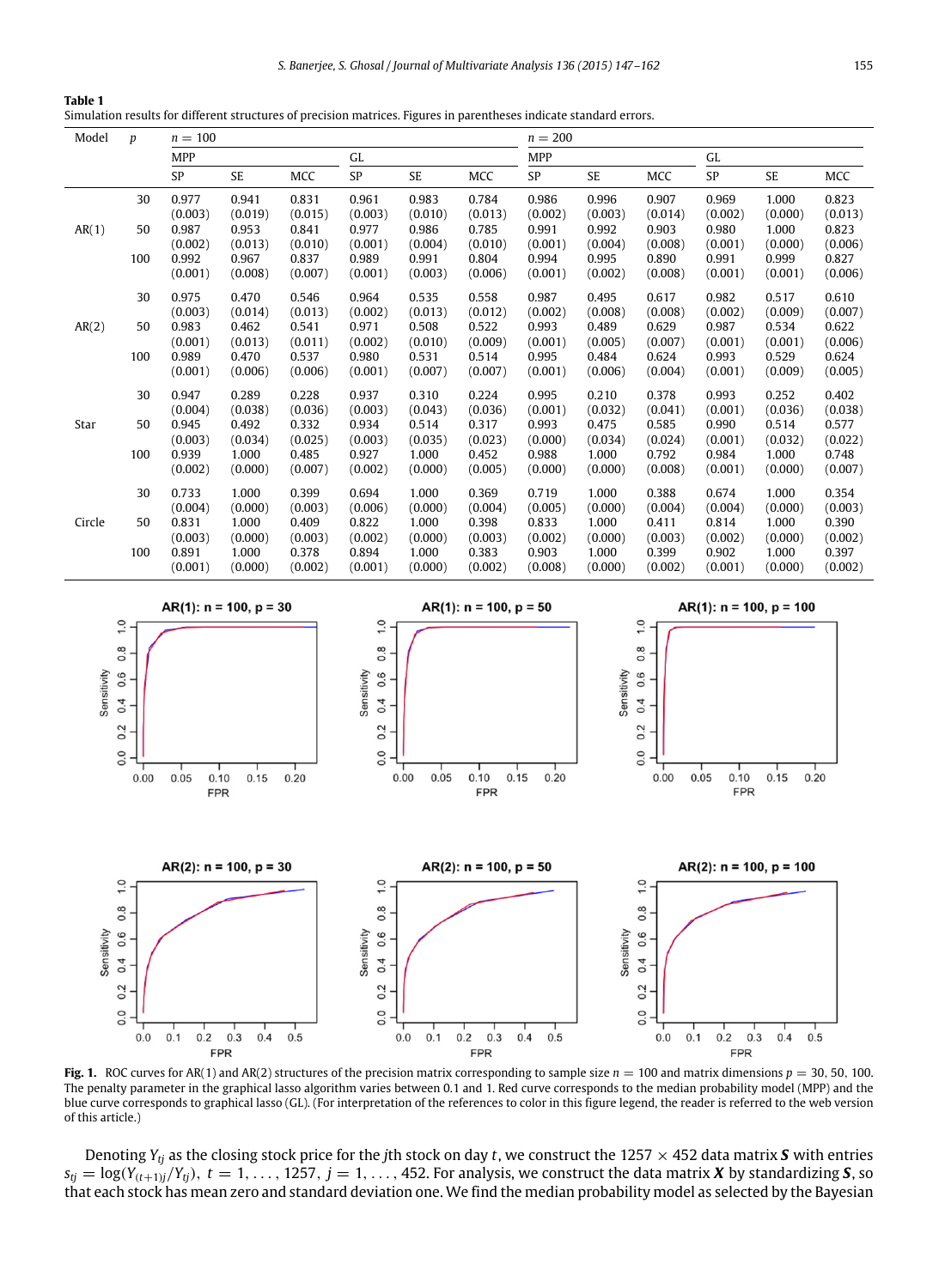<span id="page-9-0"></span>

<span id="page-9-1"></span>**Fig. 2.** ROC curves for Star and Circle structures of the precision matrix corresponding to sample size  $n = 100$  and matrix dimensions  $p = 30, 50, 100$ . The penalty parameter in the graphical lasso algorithm varies between 0.1 and 1. Red curve corresponds to the median probability model (MPP) and the blue curve corresponds to graphical lasso (GL). (For interpretation of the references to color in this figure legend, the reader is referred to the web version of this article.)



**Fig. 3.** Graphical structure of the median probability model selected by the Bayesian graphical structure learning method for the stock price data. Vertices of the graph are colored corresponding to different GICS sectors. (For interpretation of the references to color in this figure legend, the reader is referred to the web version of this article.)

graphical structure learning method. The corresponding graphical structure is displayed in [Fig. 3.](#page-9-1) The vertices of the graph are colored corresponding to the different GICS sectors. We find that stocks from the same sectors tend to be related with other members from that category, and generally not related across different sectors, though there are some connections. The grouping of the stocks corresponding to their sectors is expected, implying that the stock prices for a particular sector are conditionally independent of those of other sectors.

We also individually study data pertaining to some of the specific sectors to have a closer look at the strength of the groupings where perturbations due to latent factors is least expected. For this, we consider the sectors ''Utilities'' and ''Information Technology''. The graphical structure is displayed in [Fig. 4.](#page-10-1) The two sectors clearly separate as expected.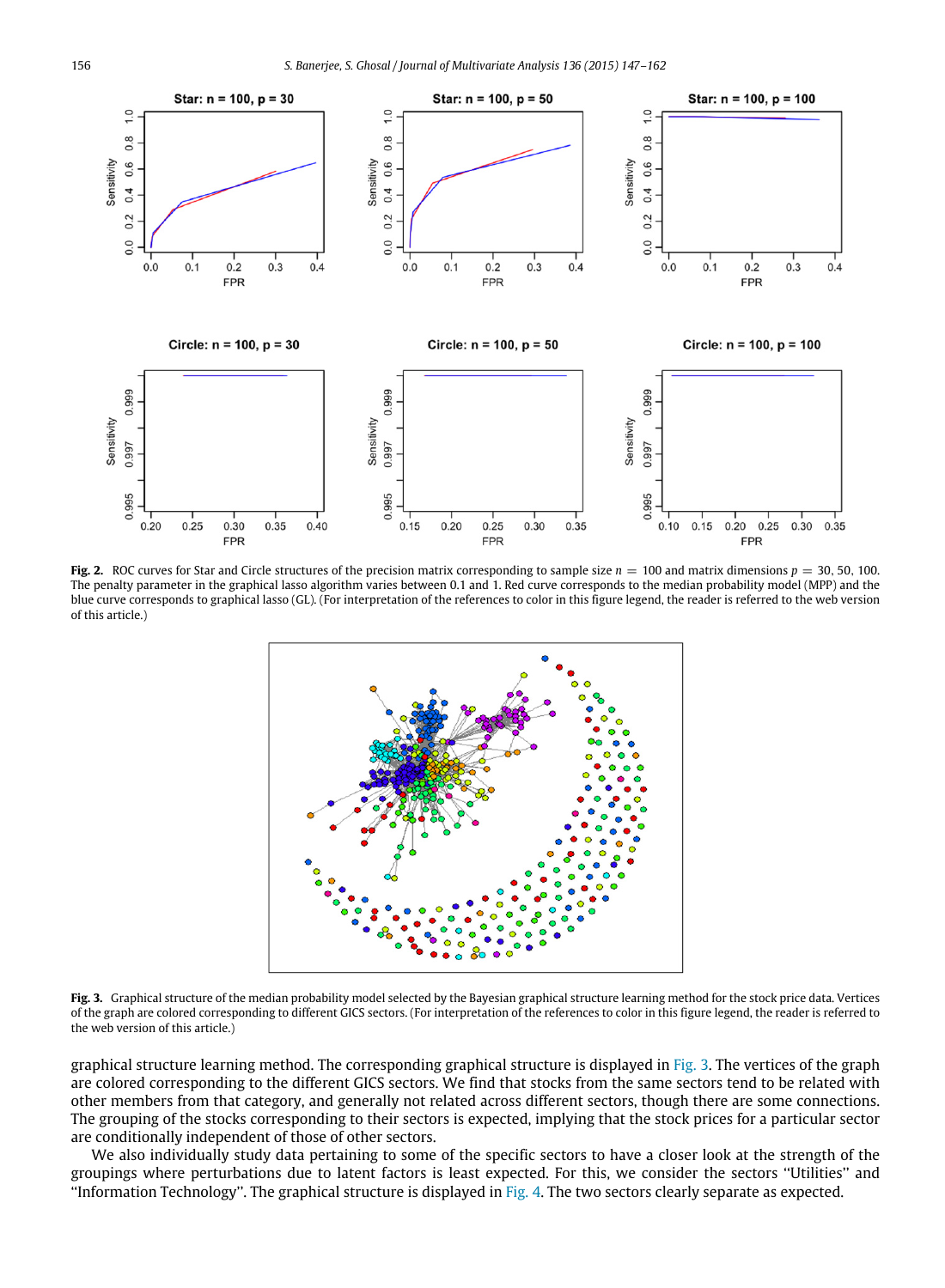<span id="page-10-1"></span>

**Fig. 4.** Graphical structure corresponding to the subgraph corresponding to the sectors ''Utilities'' [red] and ''Information Technology'' [violet]. (For interpretation of the references to color in this figure legend, the reader is referred to the web version of this article.)

#### <span id="page-10-0"></span>**Appendix. Proofs**

**Proof of Theorem 3.1.** We apply the general theory of posterior convergence rate by verifying the conditions in Theorem 2.1 of Ghosal et al. [\[15\]](#page-15-23). This requires evaluating the prior concentration rate of Kullback–Leibler neighborhoods, finding a suitable sieve in the space of densities and controlling its Hellinger metric entropy and showing that the complement of the sieve has exponentially small prior probability. Then the posterior convergence rate at the true density is obtained in terms of the Hellinger distance. Finally, by [Lemma A.1,](#page-11-0) within the model the Hellinger distance is equivalent with the Frobenius distance on precision matrices. Hence the entropy calculation can be done in terms of the Frobenius distance and the convergence rate at the true precision matrix will also follow in terms of the Frobenius distance.

To estimate prior concentration, let

$$
B(p_{\Omega_0}, \epsilon_n) = \{p : K(p_{\Omega_0}, p_{\Omega}) \le \epsilon_n^2, V(p_{\Omega_0}, p_{\Omega}) \le \epsilon_n^2\},\
$$

where  $K(f, g) = \int f \log(f/g)$  and  $V(f, g) = \int f \log^2(f/g)$ . Recall that, for  $\mathbf{Z} \sim N_p(\mathbf{0}, \Sigma)$  and a  $p \times p$  symmetric matrix **A**, we have,

$$
E(ZTAZ) = tr(A\Sigma), \qquad Var(ZTAZ) = 2 tr(A\Sigma A\Sigma).
$$
\n(A.1)

Then

$$
K(p_{\Omega_0}, p_{\Omega}) = \frac{1}{2} (\log \det \Omega_0 - \log \det \Omega) - \frac{1}{2} \text{tr}(I_p - \Omega \Omega_0^{-1})
$$
  
= 
$$
-\frac{1}{2} \sum_{i=1}^p \log d_i - \frac{1}{2} \sum_{i=1}^p (1 - d_i),
$$

and

$$
V(p_{\Omega_0}, p_{\Omega}) = \frac{1}{2} \text{tr}(\mathbf{I}_p - 2\Omega \Omega_0^{-1} + \Omega \Omega_0^{-1} \Omega \Omega_0^{-1})
$$
  
=  $\frac{1}{2} \text{tr}(\mathbf{I}_p - \Omega_0^{-1/2} \Omega \Omega_0^{-1/2})^2$   
=  $\frac{1}{2} \sum_{i=1}^p (1 - d_i)^2$ ,

where  $d_i$ ,  $i = 1, \ldots, p$ , are the eigenvalues of  $\Omega_0^{-1/2} \Omega \Omega_0^{-1/2}$ . Now,  $K(p_{\Omega_0}, p_{\Omega}) \geq h^2(p_{\Omega_0}, p_{\Omega})$ , and hence by [Lemma A.1](#page-11-0)  $\max_i |d_i - 1|$  < 1. Hence we can expand log  $d_i$  in the powers of  $(1 - d_i)$  to get  $K(p_{\Omega_0}, p_{\Omega}) \sim \frac{1}{4} \sum_{i=1}^p (1 - d_i)^2$ . By [Lemma A.1,](#page-11-0)  $\sum_{i=1}^{p} (1-d_i)^2$  is bounded by a constant multiple of  $\|\mathbf{\Omega} - \mathbf{\Omega}_0\|_2^2$ , and hence a constant multiple of  $p^2 \|\mathbf{\Omega} - \mathbf{\Omega}_0\|_{\infty}^2$  in view of [\(2.1\).](#page-2-3) Therefore  $B(p_{\mathbf{\Omega}_0}, \epsilon_n) \supset \{p_{\mathbf{\Omega}} : \|\mathbf{\Omega} - \mathbf{\Omega}_0\|_{\$ as a small neighborhood of  $\Omega_0 \in \mathcal{U}(\varepsilon_0,s)$  lies within  $\mathcal{M}_0^+$ , the truncation can only increase prior concentration of  $B(p_{\Omega_0},\epsilon_n)$ .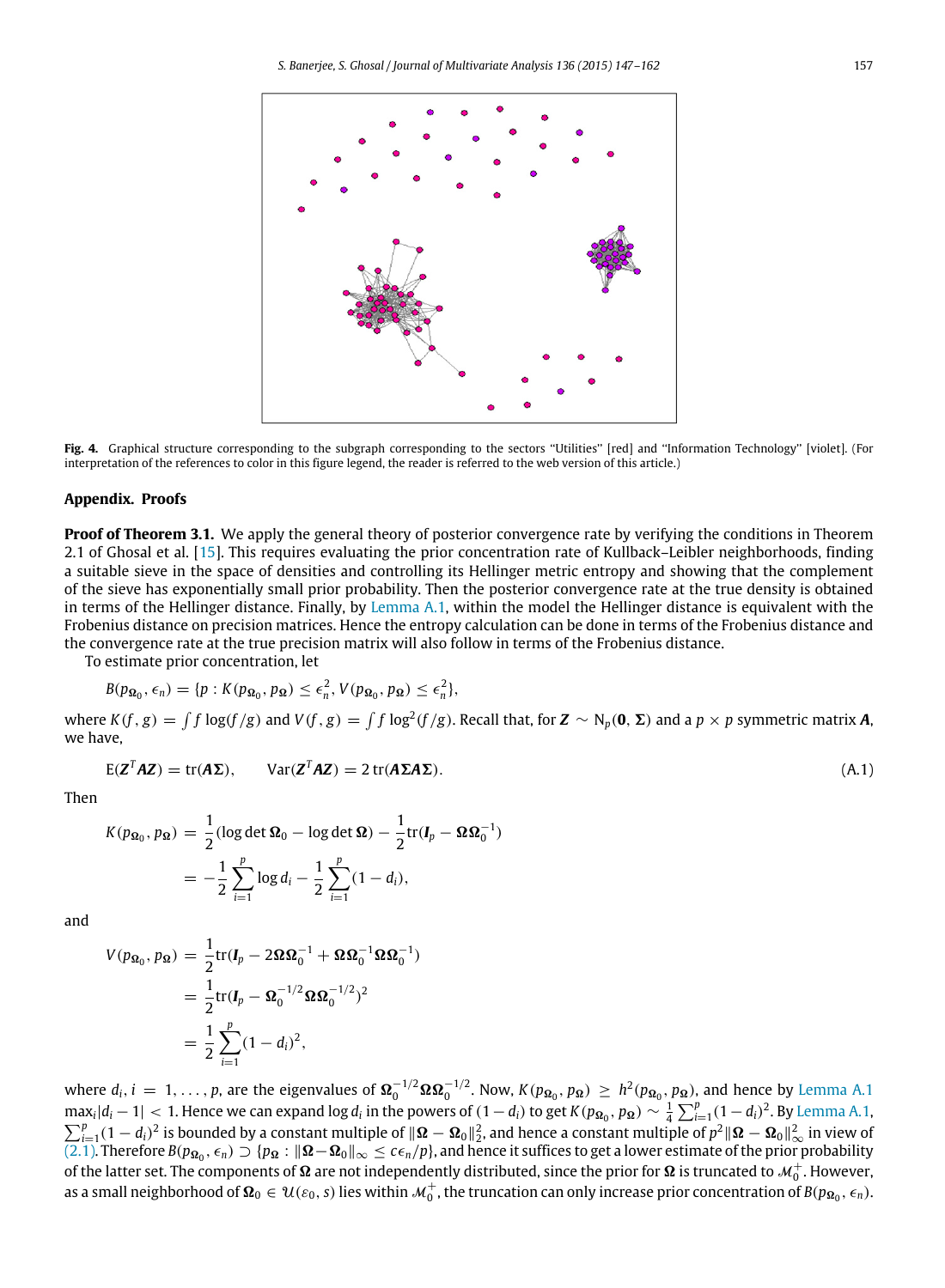Therefore we can pretend componentwise independence for the purpose of lower bounding the above prior probability which gives the estimate

$$
\Pi \left( \|\mathbf{\Omega}_0 - \mathbf{\Omega}\|_{\infty} \leq c\epsilon_n / p \right) \gtrsim \left( c\epsilon_n / p \right)^{p+s},\tag{A.2}
$$

where  $\Pi$  denotes the prior distribution on  $\Omega$ . The prior concentration rate condition thus gives,

$$
(p+s)(\log p + \log \epsilon_n^{-1}) \asymp n\epsilon_n^2, \tag{A.3}
$$

so as to get  $\epsilon_n = n^{-1/2} (p+s)^{1/2} (\log n)^{1/2}$ .

Consider the sieve  $\mathcal{P}_n$  to be the space of all densities  $p_\Omega$  such that the graph induced by  $\Omega$  has maximum number of edges  $\bar{r}$  <  $\binom{p}{2}/2$  and each entry of  $\Omega$  is at most *L* in absolute value, where  $\bar{r}$  and *L* depend on *n* and are to be chosen later. Then the metric entropy of the set of precision matrices with respect to the Frobenius distance is given by

$$
\log \left\{ \sum_{j=1}^{\bar{r}} \left( \frac{L}{\epsilon_n} \right)^j \left( \frac{\binom{p}{2}}{j} \right) \right\} \leq \log \left\{ \bar{r} \left( \frac{L}{\epsilon_n} \right)^{\bar{r}} \left( \frac{p + \binom{p}{2}}{\bar{r}} \right) \right\} \leq \log \bar{r} + \bar{r} \log L + \bar{r} \log \epsilon_n^{-1} + \bar{r} \log p,
$$

so the choices  $\bar{r}\sim b_1n\epsilon_n^2/\log n$ , and  $L\sim b_2n\epsilon_n^2$  for any choice of constants  $b_1, b_2>0$  will satisfy the rate equation

$$
\log \bar{r} + \bar{r} \log p + \bar{r} \log \epsilon_n^{-1} + \bar{r} \log (n \epsilon_n^2) \asymp n \epsilon_n^2. \tag{A.4}
$$

Note that under the condition  $n\epsilon_n^2/\log n \ll \binom{p}{2}$ , the requirement  $\bar{r} < \binom{p}{2}/2$  is satisfied as  $n \to \infty$ .

To bound the prior probability of  $\mathcal{P}_n^c$ , observe that  $p_{\Omega}$  can fall outside  $\mathcal{P}_n$  only if either an entry exceeds *L* or the number of off-diagonal entries exceed  $\bar{r}$ . The probability of the former event is bounded by  $\binom{p}{2}e^{-L}$ , which is bounded by  $\exp(-b_3n\epsilon_n^2)$ for some constant  $b_3 > 0$  by the choice  $L \sim b_2 n \epsilon_n^2$  and  $b_3$  can be chosen to be as large as we like by choosing  $b_2$  sufficiently large. The probability of the latter event is

$$
P(\bar{R} > \bar{r}) \le \exp(-a_2'b_1 n \epsilon_n^2),\tag{A.5}
$$

where  $a'_2b_1$  can be made as large as possible by making  $b_1$  large. Hence  $\epsilon_n = n^{-1/2}(p+s)^{1/2}(\log n)^{1/2}$  is the posterior convergence rate.  $\square$ 

The following lemma establishes a norm equivalence necessary for finding posterior convergence rate and metric entropy calculations.

<span id="page-11-0"></span>**Lemma A.1.** If  $p_{\mathbf{Q}_k}$  is the density of  $N_p(\mathbf{0}, \mathbf{\Omega}_k^{-1})$ ,  $k = 1, 2$ , then for all  $\mathbf{\Omega}_k \in \mathcal{M}_0^+$ ,  $k = 1, 2$ , and  $d_i$ ,  $i = 1, \ldots, p$ , eigenvalues of  $A = \Omega_1^{-1/2} \Omega_2 \Omega_1^{-1/2}$ , we have that for some  $\delta > 0$  and constant  $c_0 > 0$ ,

 $\sum_{i=1}^{p} ||\mathbf{\Omega}_1 - \mathbf{\Omega}_2||_2^2 \le \sum_{i=1}^{p} |d_i - 1|^2 \le c_0 \|\mathbf{\Omega}_1 - \mathbf{\Omega}_2||_2^2,$ (ii)  $h(p_{\Omega_1}, p_{\Omega_2}) < \delta$  *implies* max<sub>*i*</sub>  $|d_i - 1| < 1$  and  $\|\Omega_1 - \Omega_2\|_2 \le c_0 h^2(p_{\Omega_1}, p_{\Omega_2})$ ,  $(iii)$   $h^2(p_{\Omega_1}, p_{\Omega_2}) \le c_0 \|\Omega_1 - \Omega_2\|_2^2$ ,

**Proof.** Recall that as  $\Omega_1 \in \mathcal{M}_0^+$ , both  $\|\Omega_1\|_2$  and  $\|\Omega_1^{-1}\|_2$  are bounded by a constant. As  $I_p - A$  have eigenvalues  $(1 - d_1), \ldots, (1 - d_p)$ , we have

$$
\|\Omega_1 - \Omega_2\|_2^2 = \|\Omega_1^{1/2} (I_p - A)\Omega_1^{1/2}\|_2^2
$$
  
\n
$$
\leq \|\Omega_1\|_{(2,2)}^2 \|I_p - A\|_2^2
$$
  
\n
$$
= \|\Omega_1\|_{(2,2)}^2 \text{tr } (I_p - A)^2
$$
  
\n
$$
= \|\Omega_1\|_{(2,2)}^2 \sum_{i=1}^p (d_i - 1)^2
$$

while conversely

$$
\sum_{i=1}^{p} (d_i - 1)^2 = ||\mathbf{I}_p - \mathbf{A}||_2^2
$$
  
=  $||\mathbf{\Omega}_1^{-1/2} (\mathbf{\Omega}_1 - \mathbf{\Omega}_2) \mathbf{\Omega}_1^{-1/2}||_2^2$   
 $\leq ||\mathbf{\Omega}_1^{-1}||_{(2,2)}^2 ||\mathbf{\Omega}_1 - \mathbf{\Omega}_2||_2^2.$ 

This establishes (i). In particular, if  $\|\mathbf{\Omega}_1 - \mathbf{\Omega}_2\|_2$  is sufficiently small, then max<sub>i</sub>  $|d_i - 1| < 1$ .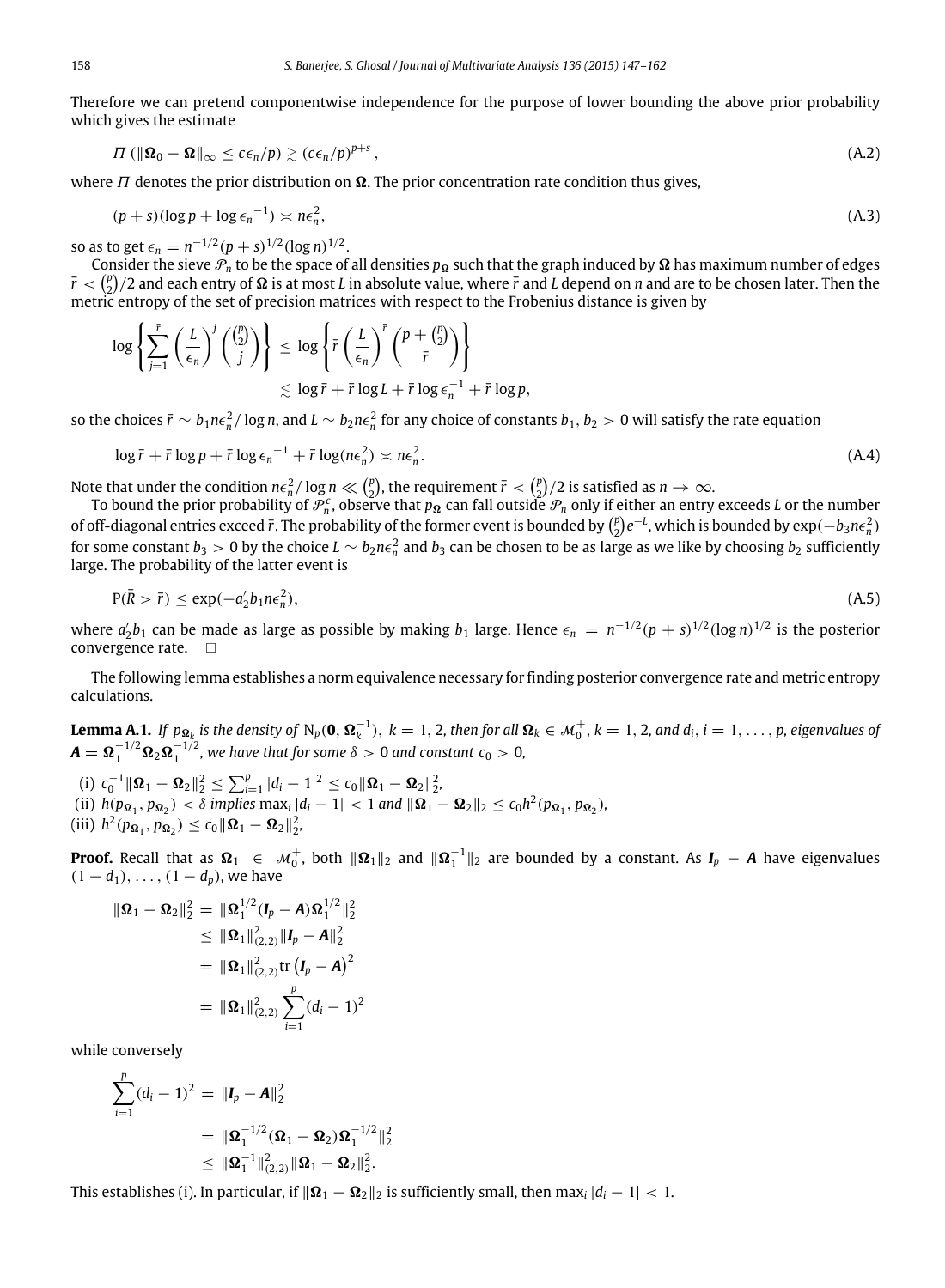Now by direct calculations, in a normal scale model,

$$
\frac{1}{2}h^2(p_{\mathbf{\Omega}_1}, p_{\mathbf{\Omega}_2}) = 1 - {\det(\mathbf{A}^{1/2} + \mathbf{A}^{-1/2})}^{-1/2} = 1 - \left\{ \prod_{i=1}^p \frac{1}{2} (d_i^{1/2} + d_i^{-1/2}) \right\}^{-1/2},
$$

If  $h(p_{\Omega_1}, p_{\Omega_2}) < \delta$ , this implies  $1 - \{\prod_{i=1}^p \frac{1}{2}(d_i^{1/2} + d_i^{-1/2})\}^{-1/2} \leq \delta^2/2$ . Rearranging the terms, we get,  $\prod_{i=1}^p \frac{1}{2}(d_i^{1/2} + d_i^{-1/2}) \leq$  $(1 - \delta^2/2)^{-2} = 1 + \eta$ , say. Since every term in the product exceeds 1, we have,

<span id="page-12-1"></span>
$$
\max_{i} \frac{1}{2} (d_i^{1/2} + d_i^{-1/2}) \le 1 + \eta. \tag{A.6}
$$

The above equation, upon squaring and rearrangement of terms, gives, for all *i*,  $(d_i - 1)^2 \le 2d_i^{1/2} \eta$ . Note that Eq. [\(A.6\)](#page-12-1) gives that  $d_i^{1/2} \le 2(1+\eta)$ . Hence, the above equation implies that  $(d_i-1)^2 \le 4\eta(1+\eta)$ . If  $\delta > 0$  is chosen sufficiently small to make  $\eta < (\sqrt{2} - 1)/2$ , then  $|d_i - 1| < 1$  for all  $i = 1, ..., p$ .

Abbreviating  $h^2(p_{\Omega_1}, p_{\Omega_2})$  by  $h^2$ , the expression for the Hellinger distance gives  $\prod_{i=1}^p (d_i^{1/2} + d_i^{-1/2}) = 2^p (1 - h^2)^{-2}$ . On the other hand, for some constants  $c_1, c_2 > 0$ ,

<span id="page-12-2"></span>
$$
\left[1 + c_1 \sum_{i=1}^p (d_i - 1)^2\right] \le 2^{-p} \prod_{i=1}^p (d_i^{1/2} + d_i^{-1/2}) \le \left[1 + c_2 \sum_{i=1}^p (d_i - 1)^2\right]
$$
\n(A.7)

by a Taylor series expansion, which is possible since  $\max_i |d_i - 1| < 1$ . The lower estimate gives  $c_1 \sum_{i=1}^p (d_i - 1)^2 \le$  $(1-h^2)^{-2} \sim 2h^2$ , which proves (ii).

Finally, since the Hellinger distance is bounded, to prove (iii), it suffices to consider the case  $\|\mathbf{\Omega}_1-\mathbf{\Omega}_2\|_2 < \delta$  where  $\delta > 0$ is sufficiently small. Then part (i) implies that max<sub>*i*</sub>  $|d_i - 1| < 1$ , and hence the upper estimate in  $(A.7)$  gives  $2h^2 \sim (1-h^2)^{-2}$  $\leq$  *c*<sub>2</sub>  $\sum_{i=1}^{p} (d_i - 1)^2$ , which proves (iii) in view of part (i). □

**Proof of Lemma 4.1.** The graphical lasso for the model  $\Gamma$ , given by  $\Omega_{\Gamma}^* = ((\omega_{\Gamma, ij}^*)$  satisfies

$$
\Omega_{\Gamma}^{*-1} - \widehat{\Sigma} - \lambda \mathbf{G} = \mathbf{0},\tag{A.8}
$$

where  $G = (g_{ij})$  is a matrix with elements  $g_{ij} = \omega_{\Gamma, ij}^* / |\omega_{\Gamma, ij}^*|$  if  $\omega_{\Gamma, ij}^* \neq 0$  and  $g_{ij} \in [-1, 1]$  if  $\omega_{\Gamma, ij}^* = 0$ , by the Karush–Kuhn–Tucker (KKT) condition; see, for example, Boyd and Vandenberghe [\[6\]](#page-14-8), W **Γ** is non-regular and **Γ**' is its corresponding regular submodel, let (*i*, *j*) be a pair such that  $γ_{ij} = 1$  but  $ω_{\Gamma, ij}^* = 0$ . Then  $Ω_{\Gamma}^*$ automatically satisfies the KKT condition also for the model  $\Gamma'$  because  $\omega_{\Gamma,ij}^* = 0$  for any  $\gamma'_{ij} = 0$ .

The following lemma is essential in proving the ignorability of the non-regular models for posterior probability evaluation.

<span id="page-12-0"></span>Lemma A.2. Consider a non-regular model  $\Gamma$  and let  $\Gamma'$  be its corresponding regular submodel with their common graphical lasso  $\Omega_{\Gamma}^*$ . Let  $\Delta_{\Gamma} = \Omega_{\Gamma} - \Omega^* = (u_{\Gamma, ij})$  and  $\Delta_{\Gamma'} = (u_{\Gamma', ij})$  such that  $u_{\Gamma', ij} = u_{\Gamma, ij}$  if  $i = j$  or  $\gamma_{ij} = \gamma'_{ij} = 1$  and  $u_{\Gamma', ij} = 0$  for pairs  $(i, j)$  with  $\gamma'_{ij} = 0$ . Then for fixed values of  $u_{\Gamma', ij}$  for  $\gamma'_{ij} = 1$ , we have,

$$
\log \det(\Delta_{\Gamma} + \Omega_{\Gamma}^*) - \text{tr}(\widehat{\Sigma}\Delta_{\Gamma}) \le \log \det(\Delta_{\Gamma'} + \Omega_{\Gamma}^*) - \text{tr}(\widehat{\Sigma}\Delta_{\Gamma'}).
$$
\n(A.9)

**Proof.** Consider maximization of the function

$$
f(\Delta_{\Gamma}) = \log \det(\Delta_{\Gamma} + \Omega_{\Gamma}^*) - \text{tr}(\widehat{\Sigma}\Delta_{\Gamma})
$$
\n(A.10)

with respect to the elements  $u_{\Gamma, ij}$  where  $(i, j) \in \{(i, j) : \gamma_{ij} = 1, \gamma'_{ij} = 0\}$ . Differentiating the above function for a particular value of  $u_{ii}$  gives,

$$
\frac{\partial f(\mathbf{\Delta}_{\Gamma})}{\partial u_{\Gamma,ij}} = \text{tr}\left[\left\{(\mathbf{\Delta}_{\Gamma} + \mathbf{\Omega}_{\Gamma}^*)^{-1}\mathbf{E}_{(i,j)} - \widehat{\mathbf{\Sigma}}\mathbf{E}_{(i,j)}\right\}\right].
$$
\n(A.11)

The maximizer  $\hat{u}_{\Gamma, ij}$  satisfies tr  $[\{(\Delta_{\Gamma} + \Omega_{\Gamma}^*)^{-1}E_{(i,j)} - \widehat{\Sigma}E_{(i,j)}\}] = 0$ . Now consider the function  $g_{\Gamma}(\Delta_{\Gamma})$  defined in [\(4.4\).](#page-5-2) The derivative of  $g_{\Gamma}(\Delta_{\Gamma})$  with respect to  $u_{\Gamma, ij}$  satisfies

$$
\left. \frac{\partial g_{\Gamma}(\Delta_{\Gamma})}{\partial u_{\Gamma,ij}} \right|_{u_{\Gamma,ij}=0^+, u_{\Gamma,lm}=0, \quad \forall (l,m)\neq (i,j)} \geq 0, \tag{A.12}
$$

and

$$
\frac{\partial g_{\Gamma}(\Delta_{\Gamma})}{\partial u_{\Gamma,ij}}\bigg|_{u_{\Gamma,ij}=0^-, u_{\Gamma,lm}=0, \quad \forall (l,m)\neq (i,j)} \leq 0.
$$
\n(A.13)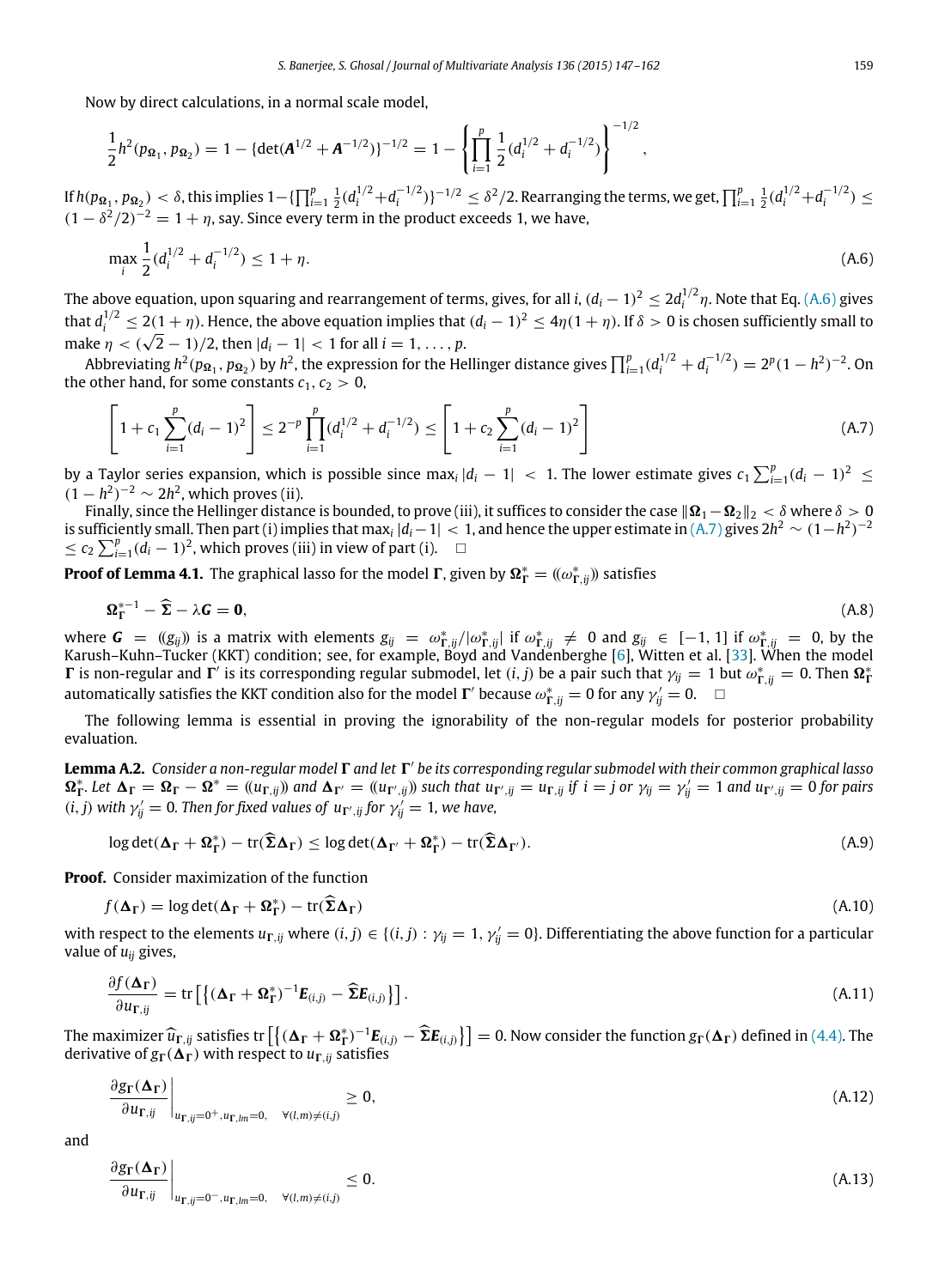The above two conditions give,

$$
\text{tr}\left[\left\{(\boldsymbol{\Delta}_{\boldsymbol{\Gamma}}+\boldsymbol{\Omega}_{\boldsymbol{\Gamma}}^*)^{-1}\boldsymbol{E}_{(i,j)}-\widehat{\boldsymbol{\Sigma}}\boldsymbol{E}_{(i,j)}\right\}\right]\right|_{u_{\boldsymbol{\Gamma},ij}=0^+,u_{\boldsymbol{\Gamma},lm}=0,\forall (l,m)\neq (i,j)}=0\leq \frac{2\lambda}{n},
$$
\n
$$
\text{tr}\left[\left\{(\boldsymbol{\Delta}_{\boldsymbol{\Gamma}}+\boldsymbol{\Omega}_{\boldsymbol{\Gamma}}^*)^{-1}\boldsymbol{E}_{(i,j)}-\widehat{\boldsymbol{\Sigma}}\boldsymbol{E}_{(i,j)}\right\}\right]\right|_{u_{\boldsymbol{\Gamma},ij}=0^-,u_{\boldsymbol{\Gamma},lm}=0,\forall (l,m)\neq (i,j)}=0\geq -\frac{2\lambda}{n}.
$$

Since the first derivative of  $f(\Delta_{\Gamma})$  is continuous at 0, we have  $\hat{u}_{\Gamma,ij} = 0$ . This immediately implies the result stated in the lemma.  $\square$ 

**Proof of Lemma 4.3.** The Taylor series expansion of  $h_\Gamma(\Omega_\Gamma)$  under model  $\Gamma$ , defined by [\(4.2\)](#page-4-5) gives,

<span id="page-13-1"></span>
$$
h_{\Gamma}(\Omega_{\Gamma}) = h_{\Gamma}(\Omega_{\Gamma}^{*}) + \frac{1}{2} \text{vec}(\Delta_{\Gamma})^{T} H_{\Omega_{\Gamma}^{*}} \text{vec}(\Delta_{\Gamma}) + R_{n}, \qquad (A.14)
$$

where  $R_n$  is the remainder term in the expansion. Using the integral form of the remainder, we have,

<span id="page-13-0"></span>
$$
h_{\Gamma}(\Omega_{\Gamma}) = h_{\Gamma}(\Omega_{\Gamma}^{*}) + \text{vec}(\Delta_{\Gamma})^{T} \left\{ \int_{0}^{1} (1 - \nu) H_{\Omega_{\Gamma}^{*} + \nu \Delta_{\Gamma}} d\nu \right\} \text{vec}(\Delta_{\Gamma}). \tag{A.15}
$$

Subtracting [\(A.15\)](#page-13-0) from [\(A.14\)](#page-13-1) gives,

$$
R_n = \text{vec}(\mathbf{\Delta}_{\Gamma})^T \left\{ \int_0^1 (1 - \nu) H_{\Omega_{\Gamma}^* + \nu \Delta_{\Gamma}} d\nu \right\} \text{vec}(\mathbf{\Delta}_{\Gamma}) - \frac{1}{2} \text{vec}(\mathbf{\Delta}_{\Gamma})^T H_{\Omega_{\Gamma}^*} \text{vec}(\mathbf{\Delta}_{\Gamma})
$$
  
\n
$$
= \text{vec}(\mathbf{\Delta}_{\Gamma})^T \left\{ \int_0^1 (1 - \nu) \left( H_{\Omega_{\Gamma}^* + \nu \Delta_{\Gamma}} - H_{\Omega_{\Gamma}^*} \right) d\nu \right\} \text{vec}(\mathbf{\Delta}_{\Gamma})
$$
  
\n
$$
\leq ||\mathbf{\Delta}_{\Gamma}||_2^2 \left\| \int_0^1 (1 - \nu) \left( H_{\Omega_{\Gamma}^* + \nu \Delta_{\Gamma}} - H_{\Omega_{\Gamma}^*} \right) d\nu \right\|_{(2,2)}
$$
  
\n
$$
\leq ||\mathbf{\Delta}_{\Gamma}||_2^2 \int_0^1 (1 - \nu) ||H_{\Omega_{\Gamma}^* + \nu \Delta_{\Gamma}} - H_{\Omega_{\Gamma}^*} ||_{(2,2)} d\nu
$$
  
\n
$$
\leq \frac{1}{2} ||\mathbf{\Delta}_{\Gamma}||_2^2 \max_{0 \leq \nu \leq 1} ||H_{\Omega_{\Gamma}^* + \nu \Delta_{\Gamma}} - H_{\Omega_{\Gamma}^*} ||_{(2,2)}
$$
  
\n
$$
\leq \frac{1}{2} ||\mathbf{\Delta}_{\Gamma}||_2^2 (p + #\Gamma) \max_{0 \leq \nu \leq 1} ||H_{\Omega_{\Gamma}^* + \nu \Delta_{\Gamma}} - H_{\Omega_{\Gamma}^*} ||_{\infty}
$$
  
\n(A.16)

since the Hessian is a matrix of order  $(p+\# \Gamma) \times (p+\# \Gamma)$  for a regular model  $\Gamma$ . The above bound involves the maximum of the absolute differences between the elements of the Hessian matrices *H* computed at two different values  $\Omega_{\Gamma}^* + v \Delta_{\Gamma}$  and  $\Omega_{\Gamma}^{*}$ . Observe that by the matrix norm relations in [\(2.1\)](#page-2-3) and [\(3.1\)](#page-2-1) with probability tending to one,

<span id="page-13-4"></span><span id="page-13-2"></span>
$$
\begin{split} \|(\boldsymbol{\Omega}_{\boldsymbol{\Gamma}}^{*} + \nu \boldsymbol{\Delta}_{\boldsymbol{\Gamma}})^{-1} - \boldsymbol{\Omega}_{\boldsymbol{\Gamma}}^{*-1} \|_{\infty} &\leq \|(\boldsymbol{\Omega}_{\boldsymbol{\Gamma}}^{*} + \nu \boldsymbol{\Delta}_{\boldsymbol{\Gamma}})^{-1} - \boldsymbol{\Omega}_{\boldsymbol{\Gamma}}^{*-1} \|_{(2,2)} \\ &= \| \nu \boldsymbol{\Omega}_{\boldsymbol{\Gamma}}^{*-1} \boldsymbol{\Delta}_{\boldsymbol{\Gamma}} (\boldsymbol{I} + \nu \boldsymbol{\Omega}_{\boldsymbol{\Gamma}}^{*-1} \boldsymbol{\Delta}_{\boldsymbol{\Gamma}})^{-1} \boldsymbol{\Omega}_{\boldsymbol{\Gamma}}^{*-1} \|_{(2,2)} \\ &\leq \nu \| \boldsymbol{\Omega}_{\boldsymbol{\Gamma}}^{*-1} \|_{(2,2)}^{2} \| \boldsymbol{\Delta}_{\boldsymbol{\Gamma}} \|_{(2,2)} \\ &\leq K \| \boldsymbol{\Delta}_{\boldsymbol{\Gamma}} \|_{2} . \end{split} \tag{A.17}
$$

For any symmetric matrix  $\bm{A}=(a_{ij})$  we note that tr  $\big\{\bm{A}\bm{E}_{(i,j)}\bm{A}\bm{E}_{(l,m)}\big\}$  has the form  $2a_{il}a_{jm}+2a_{im}a_{jl}$  for  $i\,\neq\,j,l\,\neq\,m;$  $2a_{il}a_{im}$  for  $i=j$ ,  $l \neq m$ ;  $a_{il}^2$  for  $i=j$ ,  $l=m$ . Hence the elements of  $H_{\Omega_{\Gamma}^*+\nu\Delta_{\Gamma}}-H_{\Omega_{\Gamma}^*}$  have the respective forms  $(2a_{il}a_{jm}+d_{il}a_{il}a_{jm})$  $2a_{im}a_{jl}$  –  $(2b_{il}b_{jm} + 2b_{im}b_{jl})$ ,  $2a_{il}a_{im} - 2b_{il}b_{im}$  and  $a_{il}^2 - b_{il}^2$ , where  $(a_{ij}) = (\mathbf{\Omega}_{\Gamma}^*)^{-1}$  and  $(b_{ij}) = (\mathbf{\Omega}_{\Gamma}^* + \nu \mathbf{\Delta}_{\Gamma})^{-1}$ . Then, using Eq.  $(A.17)$ , we get, with probability tending to one, for all  $((i, j), (l, m))$ 

<span id="page-13-3"></span>
$$
\sum a_{il}a_{jm} - \sum b_{il}b_{jm} \leq C_1 \|\mathbf{\Delta}_{\Gamma}\|_2 + C_2 \|\mathbf{\Delta}_{\Gamma}\|_2^2.
$$
\n(A.18)

Since this holds true for any arbitrary element of  $H_{\Omega^*_{\Gamma}+\nu\Delta_{\Gamma}}-H_{\Omega^*_{\Gamma}}$ , using [\(3.3\)](#page-2-4) and [\(A.18\),](#page-13-3) we get that with probability tending to one,

<span id="page-13-5"></span>
$$
\|\boldsymbol{H}_{\boldsymbol{\Omega}_{\Gamma}^* + \nu \boldsymbol{\Delta}_{\Gamma}} - \boldsymbol{H}_{\boldsymbol{\Omega}_{\Gamma}^*}\|_{\infty} \le C_1 \|\boldsymbol{\Delta}_{\Gamma}\|_2 + C_2 \|\boldsymbol{\Delta}_{\Gamma}\|_2^2, \tag{A.19}
$$

where  $C_1$  and  $C_2$  are suitable constants. Now using  $(A.16)$  and  $(A.19)$ , with probability tending to one, we have,

$$
R_n \leq \frac{1}{2}(p + \#\Gamma) \|\mathbf{\Delta}_{\Gamma}\|_2^2 \left(C_1 \|\mathbf{\Delta}_{\Gamma}\|_2 + C_2 \|\mathbf{\Delta}_{\Gamma}\|_2^2\right). \quad \Box
$$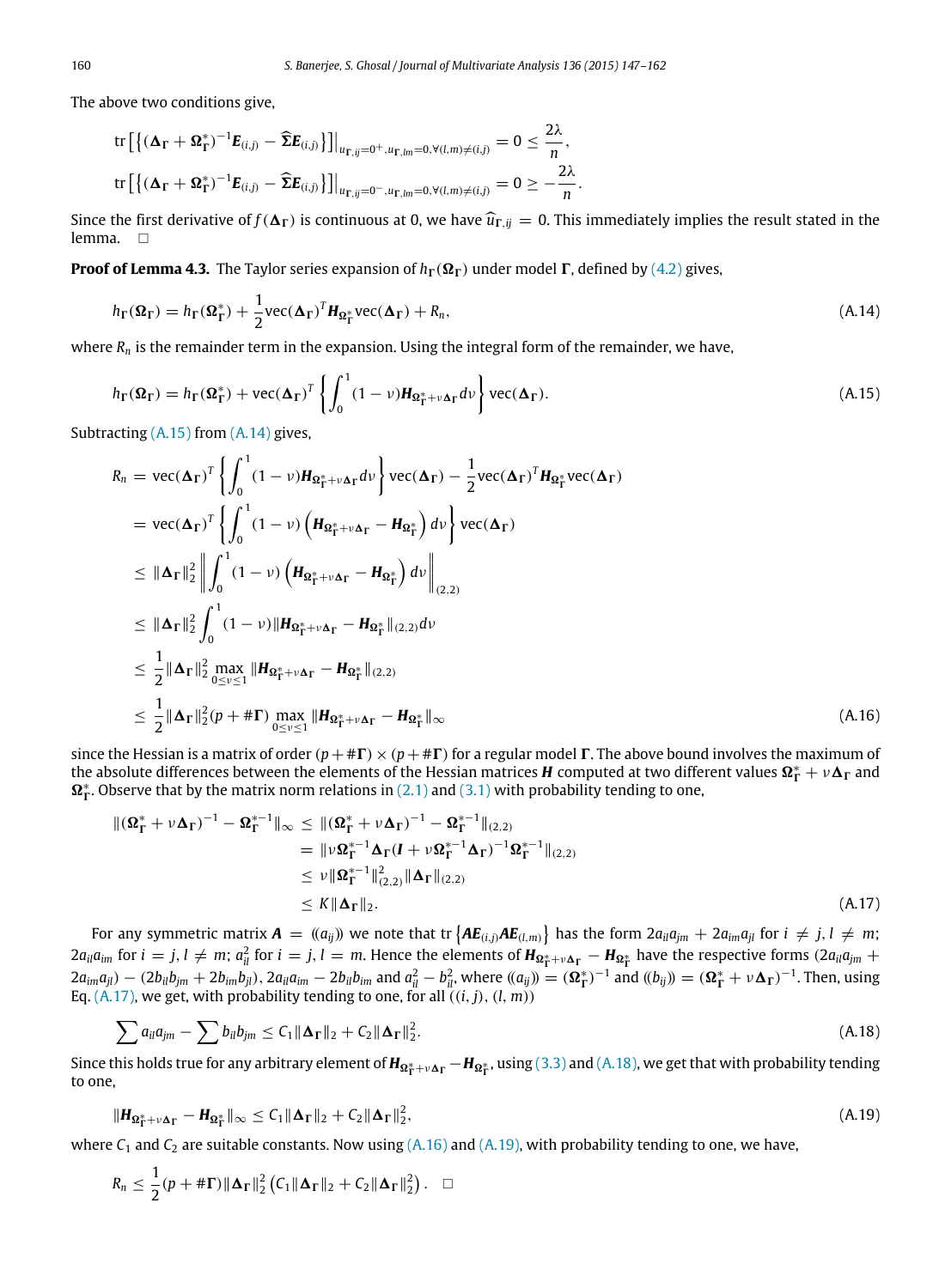**Proof of Theorem 4.4.** Using the Taylor series expansion of  $h_\Gamma(\Omega_\Gamma)$  as in [\(A.14\),](#page-13-1) we can write the posterior probability of model  $\Gamma$  given the data  $X^{(n)}$  as in Eq. [\(4.1\)](#page-4-3) to be proportional to

$$
\int_{\Delta_{\Gamma}+\Omega_{\Gamma}^*\in\mathcal{M}_0^+}\exp\left\{-\frac{n}{2}\left(h_{\Gamma}(\Omega_{\Gamma}^*)+\frac{1}{2}\text{vec}(\Delta_{\Gamma})^T H_{\Omega_{\Gamma}^*}\text{vec}(\Delta_{\Gamma})+R_n\right)\right\}\prod_{(i,j)\in\bar{E}_{\Gamma}}du_{\Gamma,ij}.
$$

We denote  $\prod_{(i,j)\in\bar{E}_{\Gamma}}du_{\Gamma ij}$  by  $d\mathbf{\Delta}_{\Gamma}$  for notational simplicity. Using [\(3.15\),](#page-4-4) we get

$$
\frac{\int_{\|\mathbf{\Delta}_{\Gamma}\|_2 \leq \epsilon_n} \exp\left[-n\left\{h_{\Gamma}(\mathbf{\Omega}_{\Gamma}^*) + \frac{1}{2}vec(\mathbf{\Delta}_{\Gamma})^T \mathbf{H}_{\mathbf{\Omega}_{\Gamma}^*}vec(\mathbf{\Delta}_{\Gamma}) + R_n\right\}/2\right] d\mathbf{\Delta}_{\Gamma}}{\int_{\mathbf{\Delta}_{\Gamma} + \mathbf{\Omega}_{\Gamma}^* \in \mathcal{M}_0^+} \exp\left[-n\left\{h_{\Gamma}(\mathbf{\Omega}_{\Gamma}^*) + \frac{1}{2}vec(\mathbf{\Delta}_{\Gamma})^T \mathbf{H}_{\mathbf{\Omega}_{\Gamma}^*}vec(\mathbf{\Delta}_{\Gamma}) + R_n\right\}/2\right] d\mathbf{\Delta}_{\Gamma}} \to 1.
$$

Also, for  $\|\mathbf{\Delta}_{\mathbf{\Gamma}}\|_2 \leq \epsilon_n$ ,  $R_n \leq (p + \#\mathbf{\Gamma}) \|\mathbf{\Delta}_{\mathbf{\Gamma}}\|_2^2 \epsilon_n/2$ . Thus, the upper and lower bounds of the integral  $\int_{\|\mathbf{\Delta}_{\mathbf{\Gamma}}\|_2 \leq \epsilon_n} \exp\{-nh_\mathbf{\Gamma}\|_2^2\}$  $(\Omega_{\Gamma})/2$ *d* $\Delta_{\Gamma}$  are given by

$$
e^{-nh_{\Gamma}(\Omega_{\Gamma}^*)/2}\int_{\|\Delta_{\Gamma}\|_2\leq\epsilon_n}\exp\left[-n\nu ec(\Delta_{\Gamma})^T\left\{H_{\Omega_{\Gamma}^*}\mp(p+\# \Gamma)\epsilon_n I\right\}\nu ec(\Delta_{\Gamma})/4\right]d\Delta_{\Gamma}.
$$

Note that,

$$
\int_{\|\mathbf{\Delta}_{\Gamma}\|_2 > \epsilon_n} \exp \left[ -n \text{vec}(\mathbf{\Delta}_{\Gamma})^T \left\{ \boldsymbol{H}_{\Omega_{\Gamma}^*} + (p + \# \Gamma) \epsilon_n \boldsymbol{I} \right\} \text{vec}(\mathbf{\Delta}_{\Gamma}) / 4 \right] d \mathbf{\Delta}_{\Gamma} \to 0,
$$

if  $(p + ∄**Γ**) ∈<sub>n</sub> → 0$  and the minimum eigenvalue of  $H_{\Omega^*_{\Gamma}}$  is bounded away from zero, which we prove in [Lemma A.3](#page-14-7) below. Hence, the bounds can be simplified to

$$
e^{-nh_{\Gamma}(\Omega_{\Gamma}^*)/2}\int_{\Delta_{\Gamma}+\Omega_{\Gamma}^*\in\mathcal{M}_{0}^+}\exp\left[-\frac{n}{4}\text{vec}(\Delta_{\Gamma})^T\left\{H_{\Omega_{\Gamma}^*}\mp(p+\# \Gamma)\epsilon_nI\right\}\text{vec}(\Delta_{\Gamma})\right]d\Delta_{\Gamma}.
$$

Using the above bounds, the ratio of the actual integral to the approximate integral has upper and lower bounds given by

$$
\frac{\int_{\Delta_{\Gamma}+\Omega_{\Gamma}^{*}\in\mathcal{M}_{0}^{+}} \exp\left[-n\text{vec}(\Delta_{\Gamma})^{T}\left\{\mathbf{H}_{\Omega_{\Gamma}^{*}}\mp(p+\# \Gamma)\epsilon_{n}\mathbf{I}\right\}\text{vec}(\Delta_{\Gamma})/4\right]d\Delta_{\Gamma}}{\int_{\Delta_{\Gamma}+\Omega_{\Gamma}^{*}\in\mathcal{M}_{0}^{+}} \exp\left\{-n\text{vec}(\Delta_{\Gamma})^{T}\mathbf{H}_{\Omega_{\Gamma}^{*}}\text{vec}(\Delta_{\Gamma})/4\right\}d\Delta_{\Gamma}} = \left[\frac{\det\left\{\mathbf{H}_{\Omega_{\Gamma}^{*}}\mp(p+\# \Gamma)\epsilon_{n}\mathbf{I}\right\}}{\det(\mathbf{H}_{\Omega_{\Gamma}^{*}})}\right]^{-1/2}.\tag{A.20}
$$

The above expression lies between  $\left[1\mp\{\rm eig_1(\pmb{H_{\Omega_\Gamma^*}})\}^{-1}(p+\# \pmb{\Gamma})\epsilon_n\right]^{-(p+\# \pmb{\Gamma})/2}.$  Using [Lemma A.3](#page-14-7) below, eig<sub>1</sub>( $\pmb{H_{\Omega_\Gamma^*}})\gg0$ , and hence the above bound on the ratio goes to 1 if  $(p+\# \Gamma)^2 \epsilon_n \to 0$ , so that the error in Laplace approximation is asymptotically small.  $\Box$ 

<span id="page-14-7"></span>We now prove the result that the eigenvalues of the Hessian **H<sub>ΩŤ</sub> are bounded away from zero.** 

Lemma A.3. *Given a model*  $\Gamma$ *, the minimum eigenvalue of the Hessian*  $H_{\Omega^*_\Gamma}$  *corresponding to the function*  $h_\Gamma(\Omega_\Gamma)$ *, evaluated at*  $Ω<sup>∗</sup><sub>Γ</sub>$ , is bounded away from zero.

**Proof.** Note that the Hessian  $H_{\Omega_\Gamma^*}$  evaluated at the graphical lasso  $\Omega_\Gamma^*$  corresponding to the model  $\Gamma$  has the form  $T'A_{\Omega_\Gamma^*}T$ , where the ( $p+2\#\Gamma$ )-dimensional matrix  $A_{\Omega_\Gamma^*}$  is a principal minor of the  $p^2\times p^2$  matrix  $({\Omega_\Gamma^*})^{-1}\otimes({\Omega_\Gamma^*})^{-1}$ , and  $T$  is a ( $p+2\#\Gamma$ )  $\times$  ( $p$  + #**F**) matrix of 0s and 1s having full column rank. Thus  $T'A_{\Omega^*_\Gamma}T$  has full rank if the minimum eigenvalue of ( $\Omega^*_\Gamma)^{-1}\otimes$  $(\Omega_{\Gamma}^*)^{-1}$  is bounded away from zero. Note that,  $\text{eig}_1\{(\Omega_{\Gamma}^*)^{-1} \otimes (\Omega_{\Gamma}^*)^{-1}\} = [\text{eig}_1\{(\Omega_{\Gamma}^*)^{-1}\}]^2$ . The parameter space  $\mathcal{M}_0^+$  of precision matrices insist on fixed bounds for minimum and maximum eigen maintain the eigenvalue restriction. Hence,  $[eig_1\{(\mathbf{\Omega}_{\Gamma}^*)^{-1}\}]^2 = 1/||\mathbf{\Omega}_{\Gamma}^*||_2^2 > 0$ .  $\Box$ 

#### **References**

<span id="page-14-6"></span>[1] A. [Atay-Kayis, H. Massam, A Monte–Carlo method for computing the marginal likelihood in nondecomposable Gaussian graphical models, Biometrika](http://refhub.elsevier.com/S0047-259X(15)00020-2/sbref1) 92 (2) (2005) 317–335.

- <span id="page-14-1"></span><span id="page-14-0"></span>[4] P. [Bickel, E. Levina, Covariance regularization by thresholding, Ann. Statist. 36 \(6\) \(2008\) 2577–2604.](http://refhub.elsevier.com/S0047-259X(15)00020-2/sbref4) [5] P. [Bickel, E. Levina, Regularized estimation of large covariance matrices, Ann. Statist. 36 \(1\) \(2008\) 199–227.](http://refhub.elsevier.com/S0047-259X(15)00020-2/sbref5)
- <span id="page-14-8"></span>
- [6] S.P. [Boyd, L. Vandenberghe, Convex Optimization, Cambridge University Press, 2004.](http://refhub.elsevier.com/S0047-259X(15)00020-2/sbref6)
- <span id="page-14-3"></span>[7] T. Cai, W. Liu, X. Luo, A constrained ℓ1[-minimization approach to sparse precision matrix estimation, J. Amer. Statist. Assoc. 106 \(494\) \(2011\) 594–607.](http://refhub.elsevier.com/S0047-259X(15)00020-2/sbref7) [8] T. C[ai, C. Zhang, H. Zhou, Optimal rates of convergence for covariance matrix estimation, Ann. Statist. 38 \(4\) \(2010\) 2118–2144.](http://refhub.elsevier.com/S0047-259X(15)00020-2/sbref8)
- <span id="page-14-2"></span>

<span id="page-14-5"></span><sup>[2]</sup> O. [Banerjee, L. El Ghaoui, A. d'Aspremont, Model selection through sparse maximum likelihood estimation for multivariate Gaussian or binary data,](http://refhub.elsevier.com/S0047-259X(15)00020-2/sbref2) J. Mach. Learn. Res. 9 (2008) 485–516.

<span id="page-14-4"></span><sup>[3]</sup> S. [Banerjee, S. Ghosal, Posterior convergence rates for estimating large precision matrices using Graphical models, Electron. J. Stat. 8 \(2\) \(2014\)](http://refhub.elsevier.com/S0047-259X(15)00020-2/sbref3) 2111–2137.